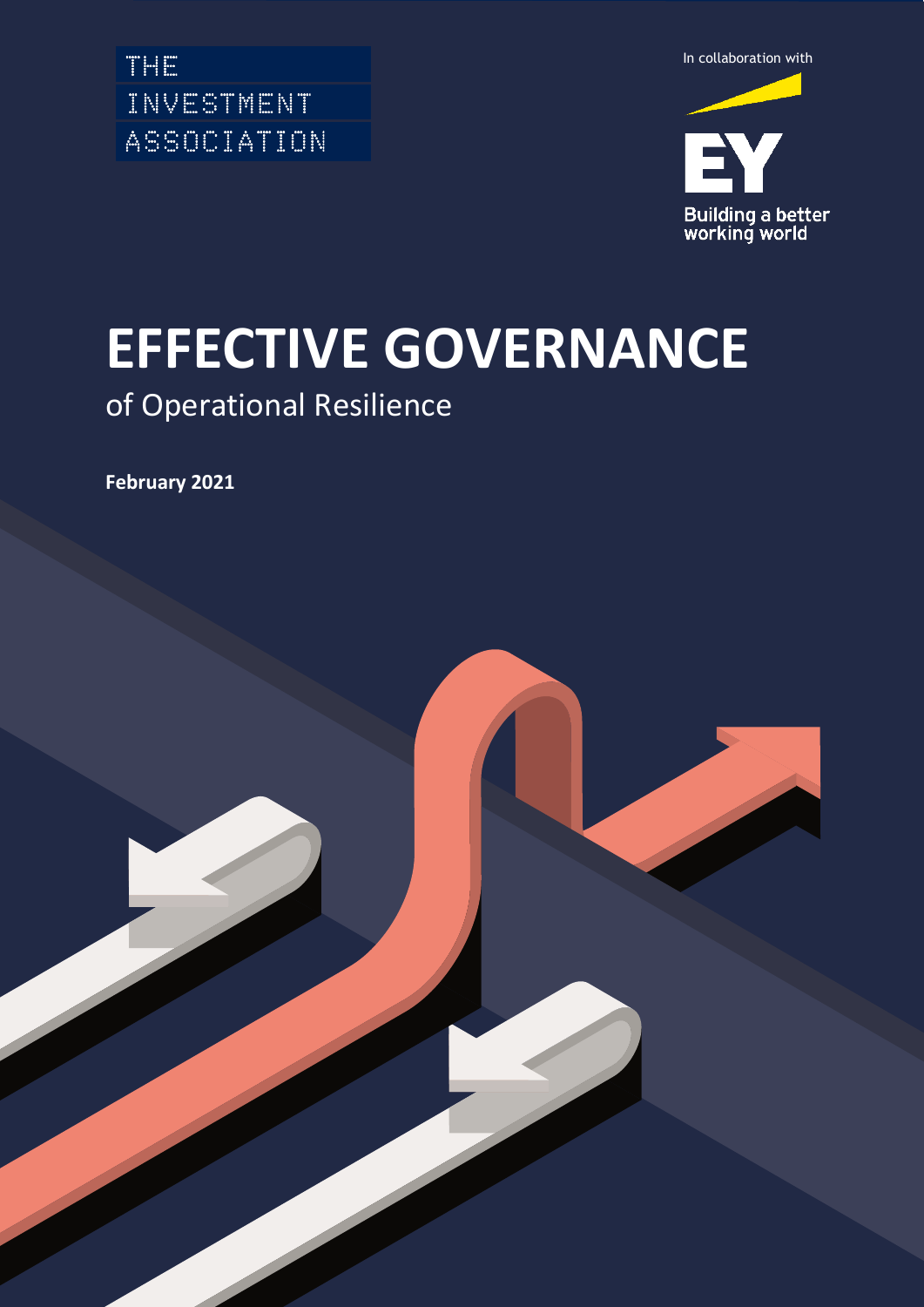## **About the IA**

The IA champions UK investment management, supporting British savers, investors and businesses. Our 250 members manage £8.5 trillion of assets and the investment management industry supports 113,000 jobs across the UK.

Our mission is to make investment better. Better for clients, so they achieve their financial goals. Better for companies, so they get the capital they need to grow. And better for the economy, so everyone prospers.

Our purpose is to ensure investment managers are in the best possible position to: • Build people's resilience to financial adversity

- Help people achieve their financial aspirations
- Enable people to maintain a decent standard of living as they grow older
- Contribute to economic growth through the efficient allocation of capital

The money our members manage is in a wide variety of investment vehicles including authorised investment funds, pension funds and stocks and shares ISAs.

The UK is the second largest investment management centre in the world, after the US and manages over a third (37%) of all assets managed in Europe.

## **About EY**

In our wealth and asset management work today, not everything is innovation; a lot of it is evolution. And it's important to know the difference. FinTech disruptors continue to shift the rules, newer investors aren't flocking to older channels and cost pressure is relentless. From data and AI, to tech platforms and partners, the questions have never been bigger, and the stakes have never been higher.

At EY, we help clients re-think everything from pricing and operating models to coopetition and convergence. We bring critical questions into focus, which lead to bolder strategies, simplified operations and sustainable growth. Our sharp understanding of the state of play allows us to shift discussion from reacting to change, to helping shape it. Ultimately, we work with clients not just to stay competitive, but to change investing for the better.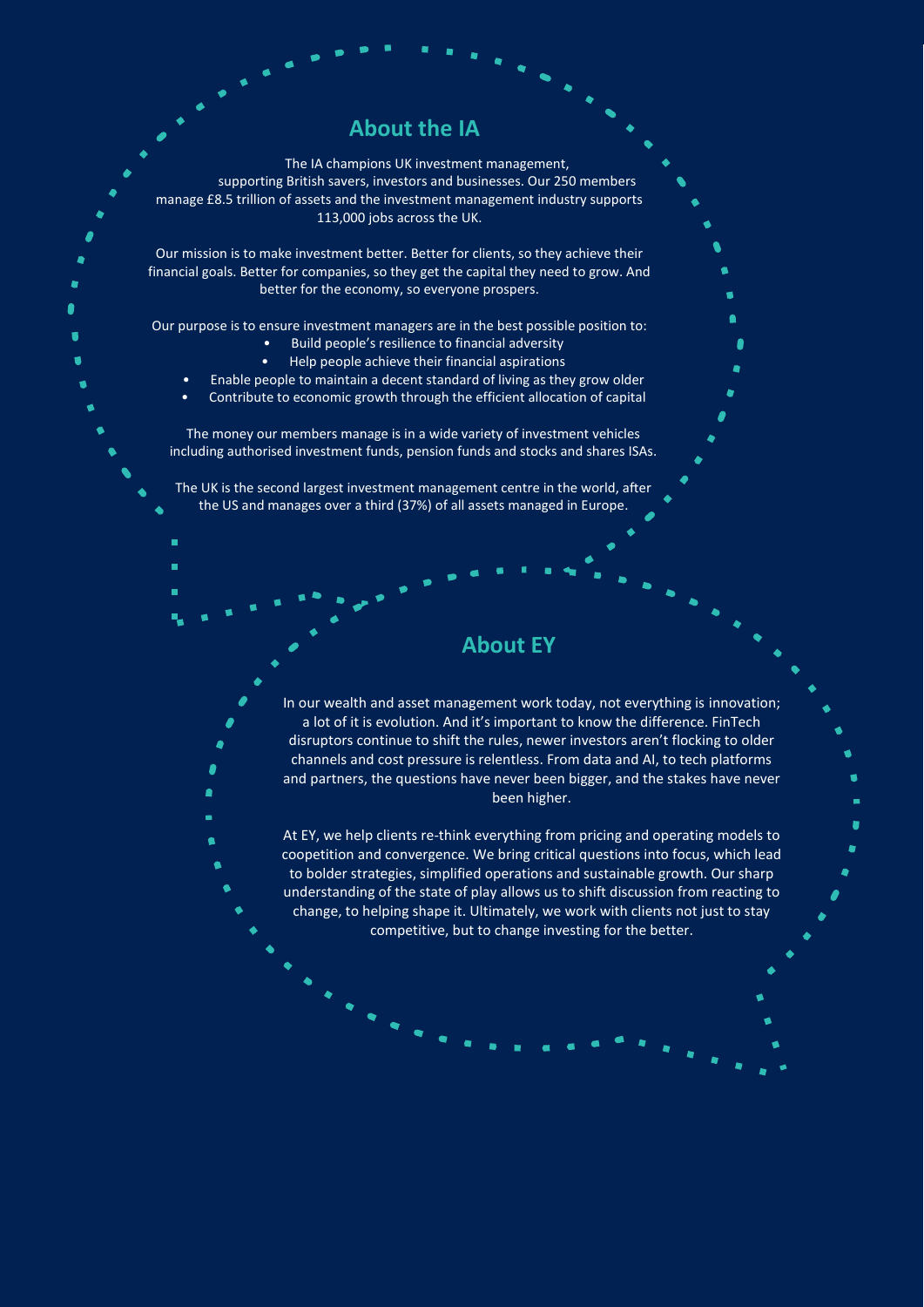# **CONTENTS**

| 1. Introduction                                                                                                                                                                                          | 4         |
|----------------------------------------------------------------------------------------------------------------------------------------------------------------------------------------------------------|-----------|
| Foreword                                                                                                                                                                                                 | 4         |
| <b>Executive summary</b>                                                                                                                                                                                 | 5         |
| Introduction and purpose                                                                                                                                                                                 | 6         |
| 2. Regulatory and organisational considerations: What are the governance                                                                                                                                 |           |
| requirements for operational resilience that firms need to consider, and why?                                                                                                                            | 8         |
| Benefits of an effective governance model                                                                                                                                                                | 8         |
| Summary of key international regulatory expectations                                                                                                                                                     | 8         |
| 3. Principles into practice                                                                                                                                                                              | 10        |
|                                                                                                                                                                                                          |           |
| 3.1 How do these principle-based requirements translate into an effective governance framework?<br>3.2 How does MI and reporting support effective governance and how are member firms approaching this? | 10<br>-18 |
| 4. Practical challenges: What are the key challenges that firms face in establishing                                                                                                                     |           |
| effective governance of operational resilience?                                                                                                                                                          | 22        |
| 5. Areas of focus: Once governance is established, what are the key areas that those                                                                                                                     |           |
| with individual and collective responsibility and accountability should be considering? 24                                                                                                               |           |
| 6. Appendix: Outline summary of regulatory guidance and expectations                                                                                                                                     | 26        |
|                                                                                                                                                                                                          |           |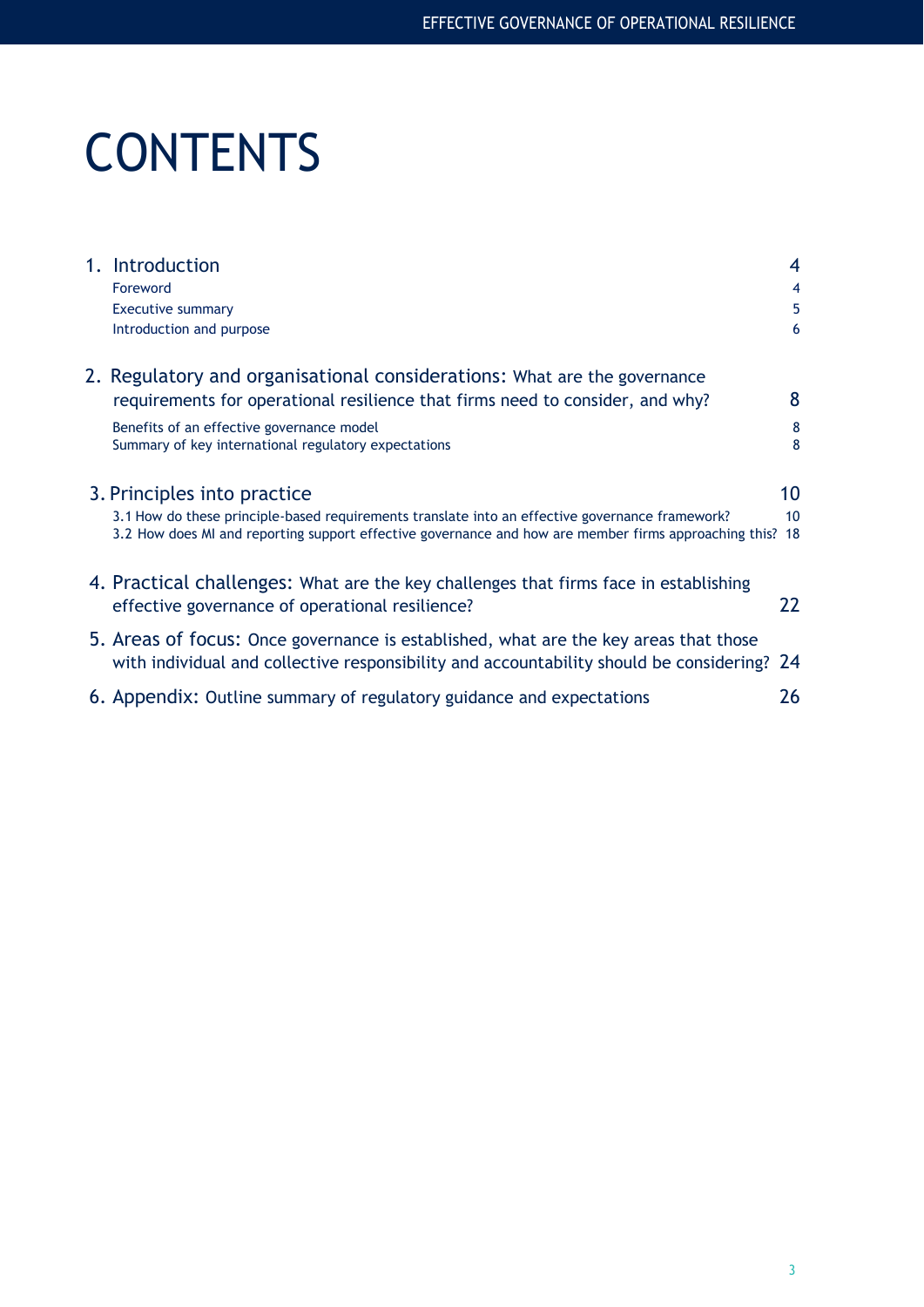# FOREWORD

## **PAULINE HAWKES-BUNYAN DIRECTOR, BUSINESS: RISK, CULTURE & RESILIENCE AT THE INVESTMENT ASSOCIATION**

To ensure effective operational resilience, having the appropriate people and processes in place to govern a firm's strategy is undeniably crucial.

Following the publication of the draft operational resilience proposals by the UK regulators, the Investment Association (IA) in collaboration with EY convened a working group looking at operational resilience governance arrangements and how to produce effective management information (MI).

This report highlights a range of potential approaches members can take when considering their operational resilience governance arrangements.

The COVID-19 pandemic and the rapid transition to remote working has placed operational resilience directly in the spotlight. Our industry has remained resilient in face of this test of a 'severe but plausible' scenario and also identified those individuals responsible for implementing an operational resilience strategy. However, the message from the regulators is that the work does not end here. It is more apparent than ever that having a clear tone from the top can help embed a culture of resilience across an organisation.

Cultivating and maintaining a healthy culture continues to be a priority for the industry and the IA remains dedicated to supporting members in this

area. Those who had been focused on fostering a healthy culture prior to the pandemic informed us that this had helped them to successfully manage this unprecedented situation, keeping purpose, conduct and wellbeing at the core of their actions.

The IA is committed to supporting members implement the operational resilience proposals as they come into effect. This is the second of our publications, following on from our work on defining important business services last year. This year, members can expect to see additional output, including guidance on setting impact tolerances in line with regulatory expectations.

For more information on how we support members please see our dedicated webpage: <https://www.theia.org/operational-resilience>

With the expected policy statements from the UK regulators on operational resilience in H1 2021, operational resilience is set to remain in the regulatory spotlight. However, as explored in this paper, it is clear effective governance of operational resilience is not just a compliance exercise, but instead holds great benefits for firms and good outcomes for the end investor.

We hope that this paper is useful to members as they continue their resilience journeys in 2021 and beyond.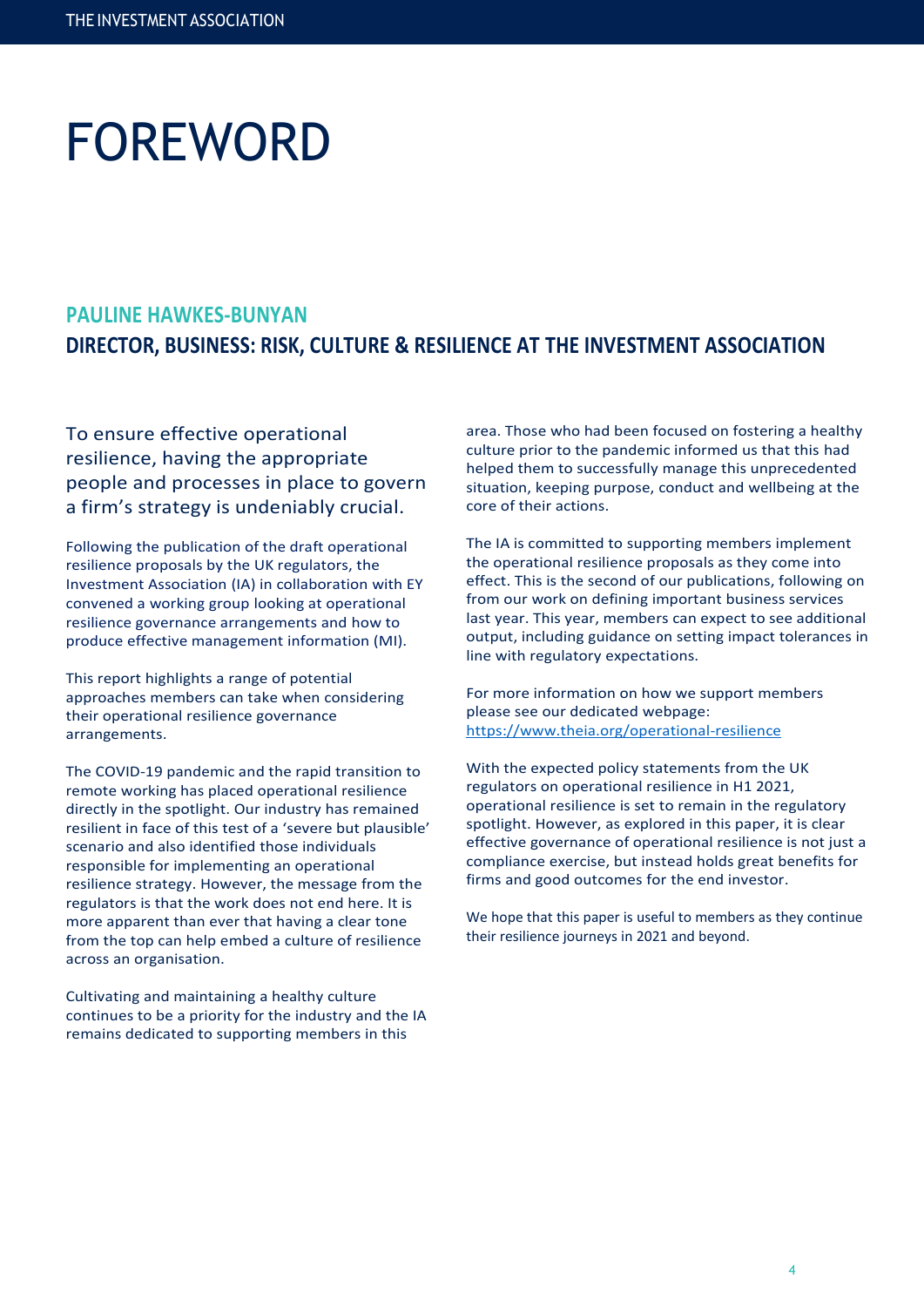# EXECUTIVE SUMMARY

Focus on the operational resilience of investment firms and the wider financial sector has never been higher. Members recognise that achieving resilience to operational disruption is a strategic business imperative as well as a regulatory compliance area of focus.

Being resilient matters. Enabling consumers to meet their financial goals whilst meeting their obligations is crucial to maintaining trust through turbulent times. This is one of the reasons why it is a key concern for firms, their consumers, shareholders, regulators and the wider economy.

The IA, in collaboration with EY, convened member firms to discuss the importance of effective governance for operational resilience. Our aim was to distil key principles and guidance to help members shape their own approach. This paper sets out the following:

- Members' understanding of the key requirements
- Key principles for establishing effective governance of operational resilience and reporting
- Key challenges and potential steps to take
- Areas of focus and key questions for oversight and challenge of operational resilience governance

We believe that this paper will be useful because governance is an often nebulous topic. With operational resilience being a relatively new area of focus, it is easy to overcomplicate. There can be no one-size-fits-all solution. Whilst on the surface the topic can seem simple, operational resilience challenges us because it cuts across existing firm constructs and boundaries, and the threats organisations are constantly evolving. Some of these challenges are explored in **section 4**. Therefore, we are providing a set of principles and guidance to help members as they shape their own approach.

Our work with members highlighted that many are still in the early stages of their journey with operational resilience principles. This was particularly clear when focusing on effective MI and reporting. However, some messages were consistently considered important:

**1.** Members should adapt existing governance where possible to incorporate operational resilience oversight and decision-making.

- **2.** Members should recognise the importance of the role of the board and senior management in directing, evaluating and monitoring the operational resilience framework.
- **3.** Members should clarify strategic resilience aims and be consistent in the language that they use to talk about resilience internally and externally.
- **4.** Members should not underestimate the importance of education and awareness throughout their organisations to build resilience thinking into their culture.

Five pillars of effective governance were identified in **Section 3**: **structures**, **roles and responsibilities**, **people and culture**, **enabling processes** and **subject matter**. Members' feedback on each of these themes are summarised alongside guidance on practical steps.

When reflecting on member feedback on how to get started, some 'no regrets' activities were identified:

- **1.** Align leadership and senior stakeholders around strategic intent for operational resilience and agree on a mission statement or key principles.
- **2.** Review the role of the board and key oversight mechanisms to ensure that the direction, evaluation and monitoring of operational resilience is in place, with processes to help role holders fulfil their accountabilities.
- **3.** Consider roles and responsibilities across the three lines and for respective senior leaders to outline an initial governance model but recognise that it may need to be adapted over time.
- **4.** Define training and awareness activities at all levels to consistently communicate 'what is resilience,' 'why it's important' and 'your role.'
- **5.** Define operational resilience reporting using data that is available now, recognising that it will adapt as business services are mapped, impact tolerances are tested, and better data is produced.

A key component of effective governance is the evaluation of plans and monitoring of progress. We have provided key questions that those charged with oversight and assurance could consider in **section 5**.

2021 is going to be an important year for the industry. The sector has recognised the need to react to the evolution of regulatory expectations. Effective governance will be crucial in ensuring that performance is managed, risks to resilience addressed, and opportunities taken to achieve greater resilience firm-by-firm and across the market.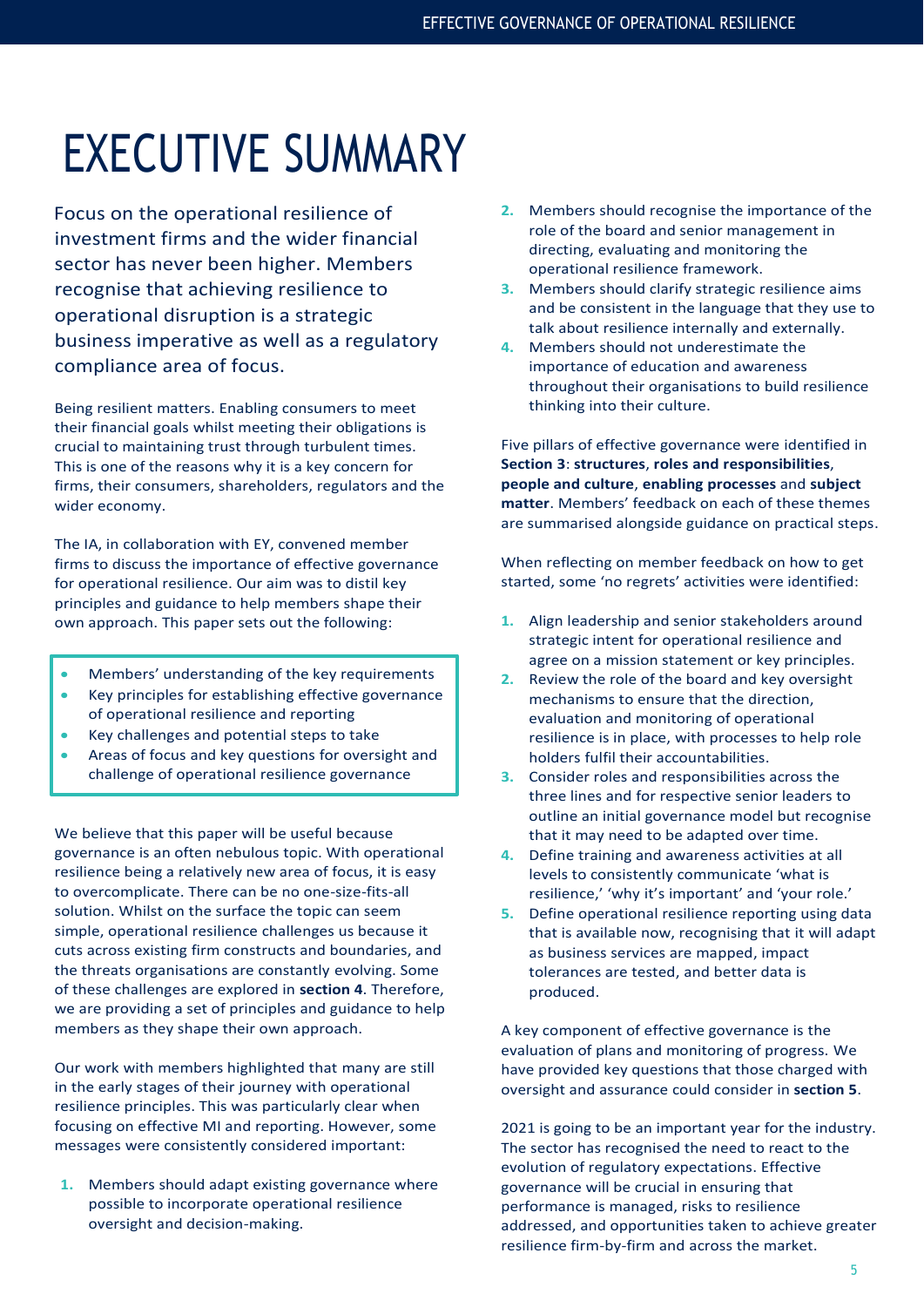## **1.** INTRODUCTION AND PURPOSE

## **Background and definitions**

The Financial Conduct Authority (FCA) issued **Consultation Paper 19/32<sup>1</sup>** (CP) to help firms focus on the measures to reinforce their resilience. The CP is of most relevance to investment firms in scope for the 'enhanced' Senior Manager and Certification Regime (SM&CR), whilst the Prudential Regulation Authority (PRA) papers will also apply to those who are dualregulated. Overall, there was little deviation in content from the initial 2018 Discussion Paper (DP), but rather the CP expanded and built on these concepts.

Within the CP, the FCA detail proposals for firms to communicate effectively in the event of a disruption. It covered existing governance requirements and their relevance to operational resilience, amongst other key priorities, such as identifying important business services and setting impact tolerances.

At present, there are a number of other factors driving firms towards more effective governance in respect of operational resilience. These include the outbreak of the COVID-19 pandemic, which forced firms to rethink their office-working strategy as well as a number of recent service outages within the financial services sector, the impending publication of the UK policy statements in early 2021 is also forcing firms' attention on more effective governance and operational resilience.

CP 19/32 indicates that, with respect to governance, firms should ensure that the board and senior management are clear on their responsibility and accountability, making certain they possess the relevant knowledge, experience and skills to adequately oversee and manage the requirements. There is an emphasis on the board using appropriate MI to inform investment decision-making around operational resilience.

The papers also include sections on outsourcing, recognising the implications of reliance on third-party suppliers and concentration risk. The UK regulators make clear that firms are responsible for governance of outsourcing and third-party relationships.

Dual-regulated firms may also be interested in the PRA's separate consultation on outsourcing, which details governance-related requirements regarding third- and fourth parties.

According to the Chartered Governance Institute, '*governance, the collection of rules, practices and processes by which an organisation is directed and controlled'* is foundational to improving the quality of decisions made by those who oversee businesses, enabling sustainable business models and creating long-term value'.<sup>2</sup>

Based on this definition, we will explore the different principles for governance, their interpretation and what this means for the IA member firms. Further to the FCA and PRA CP requirements, we will also leverage other global organisations' governance principles – such as Basel Committee on Banking Supervision (BCBS), The Board of the International Organisation of Securities Commissions (IOSCO), European Commission Digital Operational Resilience Act (DORA) and US Joint Authorities (the Federation) – comparing and showing direct alignment between global regulatory principles and the requirements set out above.

This paper will cover the differing regulatory and organisational considerations. It will examine the governance requirements for operational resilience that firms need to consider, and why. It will also address how to put the principles into practice, discussing how principle-based requirements translate into an effective governance framework with a focus on MI and reporting. Finally, this paper will explore the key challenges that firms are facing in establishing effective governance of operational resilience, and key areas of focus that those with individual and collective responsibility and accountability should consider.

## **IA activity**

The IA's Operational Resilience Committee was formed to consider the proposals outlined in the DP. The committee has been supporting members with operational resilience through the consultation process and will continue into the implementation period. This paper is being published as we await the

<sup>&</sup>lt;sup>1</sup> Source: 'Building operational resilience: impact tolerances for important business services and feedback to DP18/04' Consultation Paper CP19/32 December 2019, FCA (https://www.fca.org.uk/publication/consultation/cp19-32.pdf).

<sup>2</sup> Source: 'What is corporate governance', The Chartered Governance Institute, [https://www.icsa.org.uk/about-us/policy/what-is-corporate](https://www.icsa.org.uk/about-us/policy/what-is-corporate-governance)[governance,](https://www.icsa.org.uk/about-us/policy/what-is-corporate-governance) accessed 29 October 2020.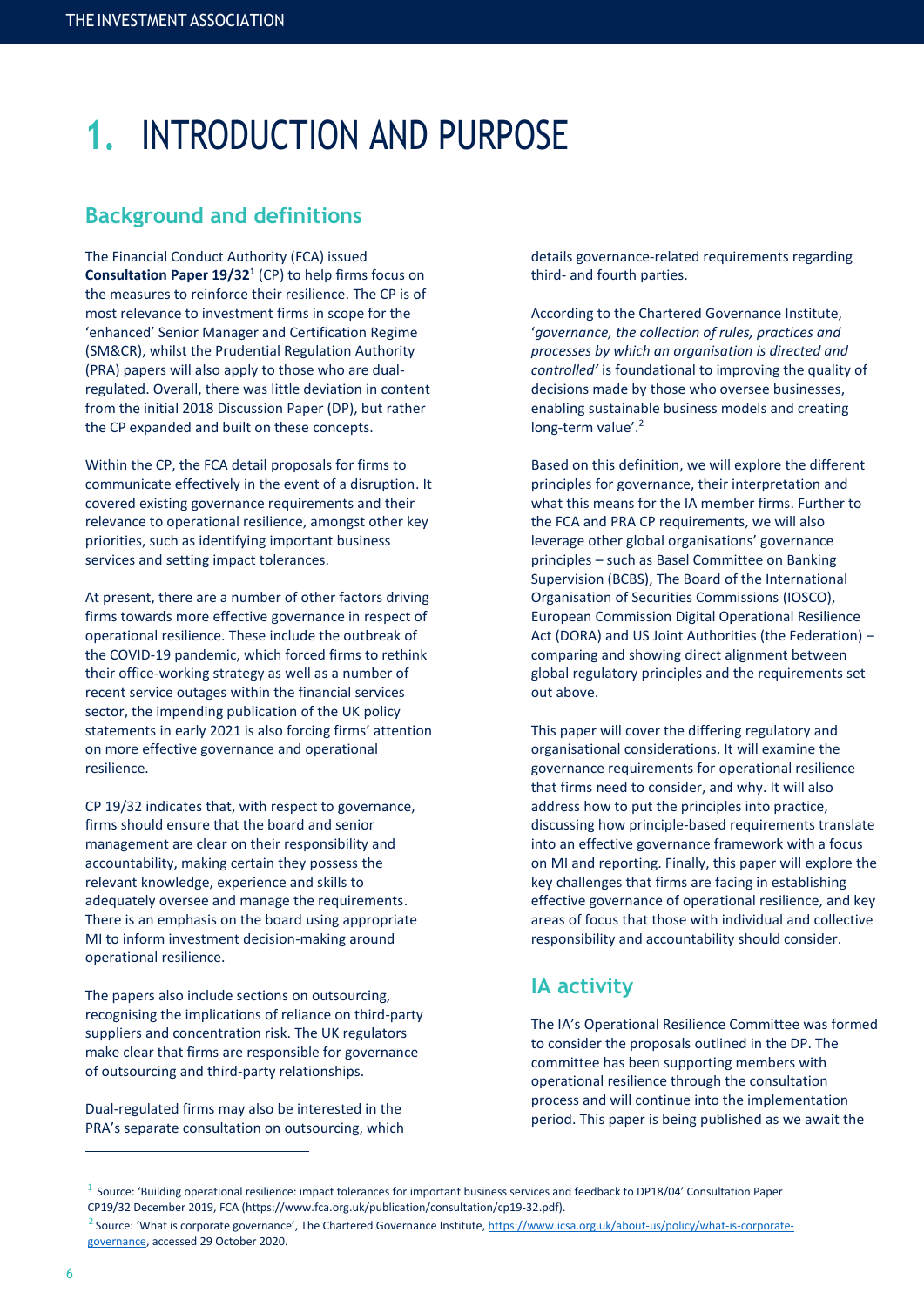publication of policy statements on operational resilience.

Understanding how to improve governance frameworks, particularly through the use of MI and reporting, is paramount to becoming more operationally resilient as a firm, as well as meeting evolving regulatory expectations. Improved governance frameworks also enable firms to streamline their priorities and take a more in-depth look at the dependencies on people, facilities, IT, data and outsourcers.

The IA convened the IA Operational Resilience Governance (Governance group) of more than 20 firms under the Operational Resilience Committee, throughout H2 2020. This group worked with EY to help investment management firms define their operational resilience governance structures and understand MI and reporting requirements. It was clear throughout the Governance group sessions that the member firms had a broad range of experiences and expectations with respect to governance,

reporting and MI. This paper is the output of the Governance group, and is based on the synthesis of working group discussions and perspectives shared by members, as well as the experience EY has gained from working with firms to enhance their approach to resilience.

The summary of the output is shared with members and the wider industry to help build consensus on the steps needed to be taken to improve governance, MI and reporting, as firms look to enhance their operational resilience and comply with the policy statements. The guidance provided within this paper is, by its nature, generic for investment firms, hence each group will need to tailor it to their own needs and organisational structure.

The IA will continue to work closely with regulators through 2021 to represent investment management industry views through ongoing meetings and roundtable discussions, encouraging the regulators to adopt a proportionate supervisory approach.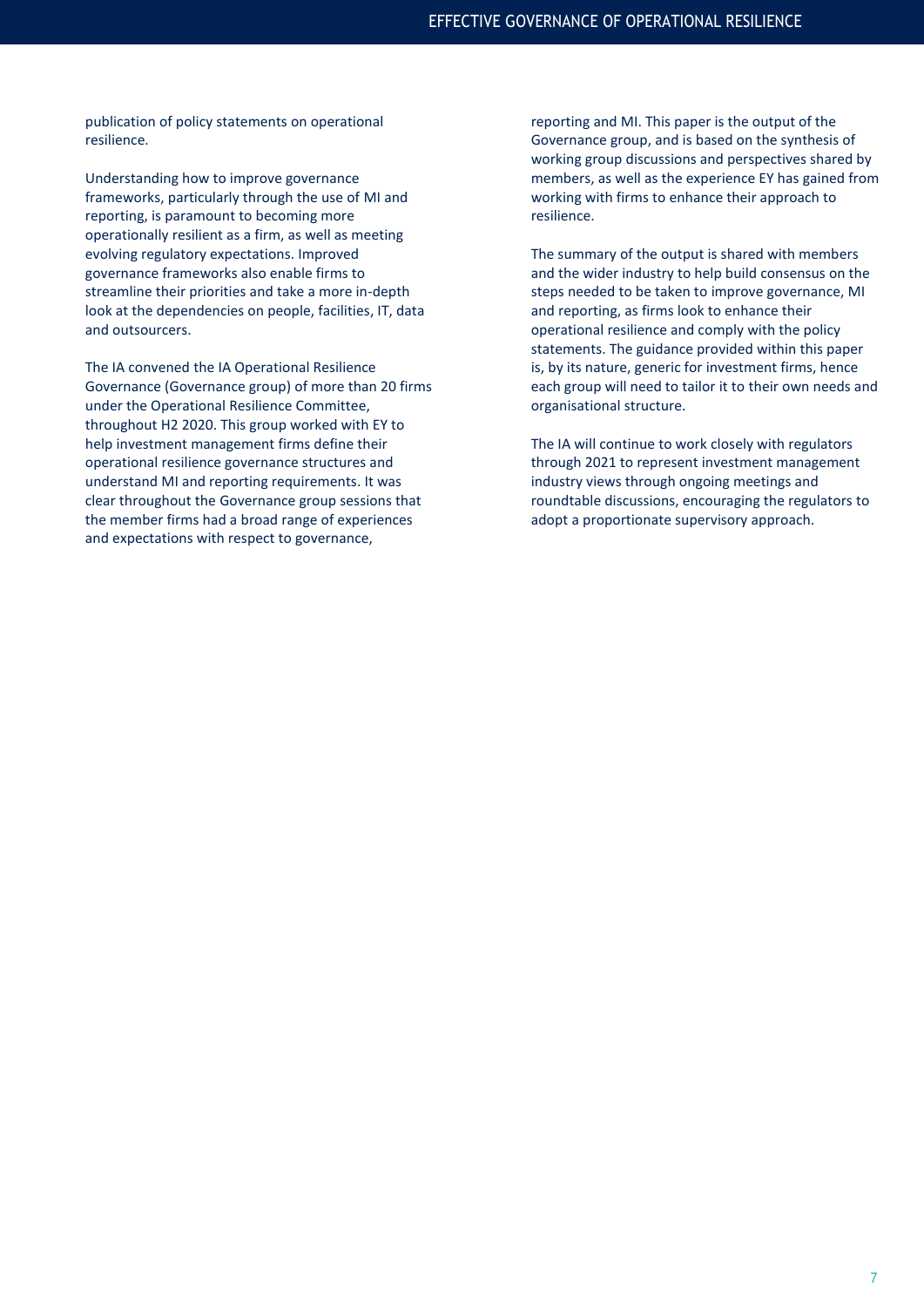## **2.** REGULATORY AND ORGANISATIONAL CONSIDERATIONS

## What are the governance requirements for operational resilience that firms need to consider, and why?

Firms' focus on governance is not solely based on achieving compliance with regulatory requirements – as set out in the FCA's<sup>3</sup> and PRA's<sup>4</sup> CPs – as better governance drives many benefits. Throughout 2020, many firms focussed their efforts on responding to the COVID-19 pandemic, with other activities de-prioritised. When the Governance group convened in H2 2020, the combined effect of stabilisation of the pandemic response and the anticipated publication of policy statements shifted many firms' focus towards the importance of good governance.

## **Benefits of an effective governance model for operational resilience:**

Whilst member firms recognise that they are obliged to meet regulatory requirements with respect to operational resilience, they also see the business benefits. Based on discussions with members in the Governance group, and the experience EY has gained in the industry, we collectively identified the following benefits:

- **Clarity of organisational direction, roles and responsibilities:** firms are able to streamline their priorities across the organisation, working cohesively to enhance resilience when a strategic direction is set through effective governance.
- **Visibility of performance and risk to key decision-makers:** firms are able to work with an added degree of transparency, enabling effective evaluation and monitoring of resilience performance and key risks.
- **Better coordination across silos:** firms bring together teams across business and technology to work towards achieving goals and reaching better resilience outcomes.
- **Reduced duplication and inefficiency:** firms foster a culture of teaming across the business, without reproducing work within different business areas or teams.
- **Enabling individuals and boards to discharge their accountabilities:** firms have the right structures and support mechanisms in place to enable individual and collective accountabilities to be met, and robust evidence maintained to demonstrate that reasonable steps have been taken.

## **Summary of key international regulatory expectations:**

Whilst Governance group workshops were being held during H2 2020, there were several significant additions to the global regulatory landscape which complement the FCA and PRA CPs:

- **International Organization of Securities Commissions (IOSCO)** principles on outsourcing<sup>5</sup> (May 2020)
- **Basel Committee for Banking Standards (BCBS)** CP on principles for operational resilience<sup>6</sup> (August 2020)
- **European Commission** Digital Operational Resilience Act (DORA)<sup>7</sup> (September 2020)

8

<sup>&</sup>lt;sup>3</sup> Source: 'Building operational resilience: impact tolerances for important business services and feedback to DP18/04' Consultation Paper CP19/32 December 2019, FCA (https://www.fca.org.uk/publication/consultation/cp19-32.pdf).

<sup>4</sup> Source: 'Operational resilience: impact tolerances for important business services' Consultation Paper CP29/19 December 2019, PRA (https://www.bankofengland.co.uk/-/media/boe/files/prudential-regulation/consultation-paper/2019/cp2919.pdf).

<sup>&</sup>lt;sup>5</sup> [IOSCO](https://www.iosco.org/library/pubdocs/pdf/IOSCOPD654.pdf) sets out seven key expectations for regulated entities that outsource functions, processes and systems. The paper highlights governance as a key area for consideration when selecting a potential third-party service provider. These principles are based on a joint project between the IOSCO board and committees, including secondary markets, regulation of financial intermediaries, and credit-rating agencies and derivatives, with the aim of assessing whether the existing principles for outsourcing remained suitable, and whether any updates were necessary. For further information see 'Principles on Outsourcing' Consultation Report CR01/2020, IOSCO (https://www.iosco.org/library/pubdocs/pdf/IOSCOPD654.pdf).

<sup>&</sup>lt;sup>6</sup> [BCBS](https://www.bis.org/bcbs/publ/d509.htm) sets out seven key principles for operational resilience. Typically adopted by global regulators, their approach is noteworthy. However, this paper is not directly applicable to the majority of the IA's members. For further information see 'Principles for operational resilience' Consultative document, BCBS (https://www.bis.org/bcbs/publ/d509.htm).

<sup>7</sup> Th[e European Commission](https://eur-lex.europa.eu/legal-content/EN/TXT/?uri=CELEX%3A52020PC0595) initiative proposes six areas in which digital operational resilience can be achieved, through oversight, testing and risk management procedures of information communication technology (ICT) risks and incidents. This proposed act is specifically focused on IT and IT supplier resilience, and will not be in force for several years. However, it demonstrates the European regulatory direction of travel with respect to resilience. For further information see 'Proposal for a Regulation of the European Parliament and of the Council on digital operational resilience for the financial sector', European Commission (https://eur-lex.europa.eu/legalcontent/EN/TXT/?uri=CELEX%3A52020PC0595).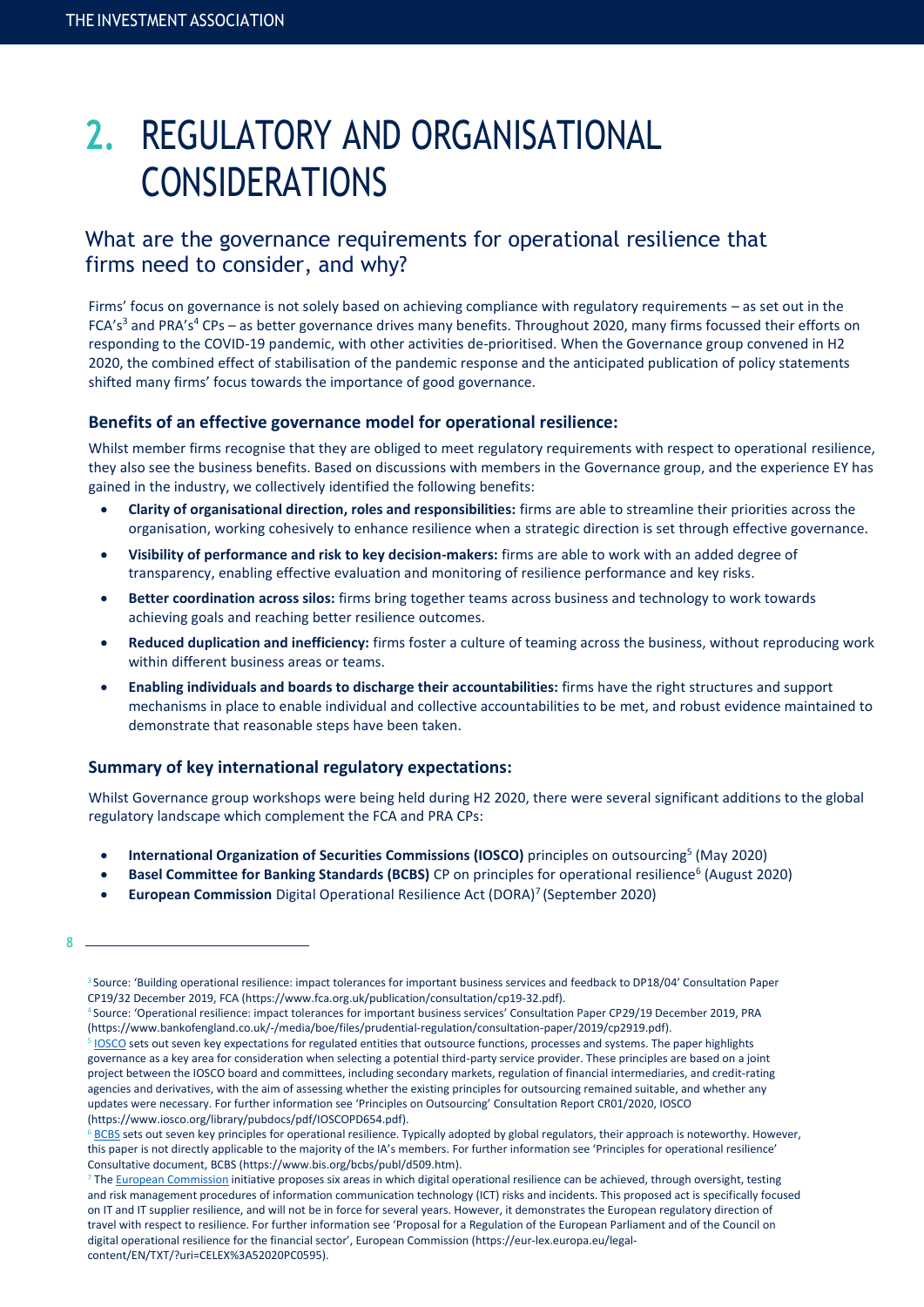## **• US Joint Authorities'** paper on operational resilience<sup>8</sup> (October 2020)

These emerging regulatory requirements complement the existing requirements that member firms are already subject to, such as the FCA's Principles, Systems and Controls as well as the explicit principles defined in the UK CPs.

## **Application of the SM&CR and role of Senior Managers**

The FCA paper identifies the Senior Manager Function (SMF) 24 (Chief Operations Function)<sup>9</sup> as the executive with accountability for the firm-wide approach for achieving operational resilience. This function Is only a requirement for firms operating under the Enhanced SM&CR regime, which reflects the formal scope of the resilience regulations.

Through discussion, many members agreed that firms without a formally designated SMF24 were appointing responsibility to operations and technology executives who would reasonably be expected to be the SMF24 if the firm were to be subject to the regime. Firms are also considering the importance of the role of the SMF 4 (Chief Risk) given the relationship between risk management and resilience. Many international firms are also considering the increased emphasis in emerging US and Basel Committee papers on the role of the second line in an effective resilience management system.

From reviewing the requirements in the sources identified above, the following expectations were identified and aggregated across five key themes:

- **Structures:** key components including committees, reporting lines, role of the three lines and establishment of governance bodies and their mandates.
- **Roles and responsibilities:** key individual and collective roles from the board and executives down.
- **People and culture:** the strategy, principles and cultural elements that operationalise good governance.
- **Enabling processes:** key activities within a member firm that enable good governance, such as policies, procedures and MI generation.
- **Subject matter:** key topics and areas of focus that should be directed, evaluated and monitored.

<sup>&</sup>lt;sup>8</sup> Th[e US Joint Authorities](https://www.federalreserve.gov/newsevents/pressreleases/bcreg20201030a.htm)' paper details seven key sound practices to be enforced to achieve operational resilience. This paper is applicable for larger global IA member firms and major service provider groups such as custody banks and fund administrators. These sound practices are heavily based on the BCBS principles and are the first public adoption by a major regulator. For further information see 'Sound Practices to Strengthen Operational Resilience', Board of Governors of the Federal Reserve System, Federal Deposit Insurance Corporation and Office of the Comptroller of the Currency joint paper (https://www.federalreserve.gov/newsevents/pressreleases/files/bcreg20201030a1.pdf). <sup>9</sup> FCA 19/32 defines SMF24 – Chief Operations Function – as 'the most senior person responsible for managing the internal operations (including HR), systems and technology of a firm'. Source: page 27 of 'Building operational resilience: impact tolerances for important business services and feedback to DP18/04' Consultation Paper CP19/32 December 2019, FCA (https://www.fca.org.uk/publication/consultation/cp19-32.pdf).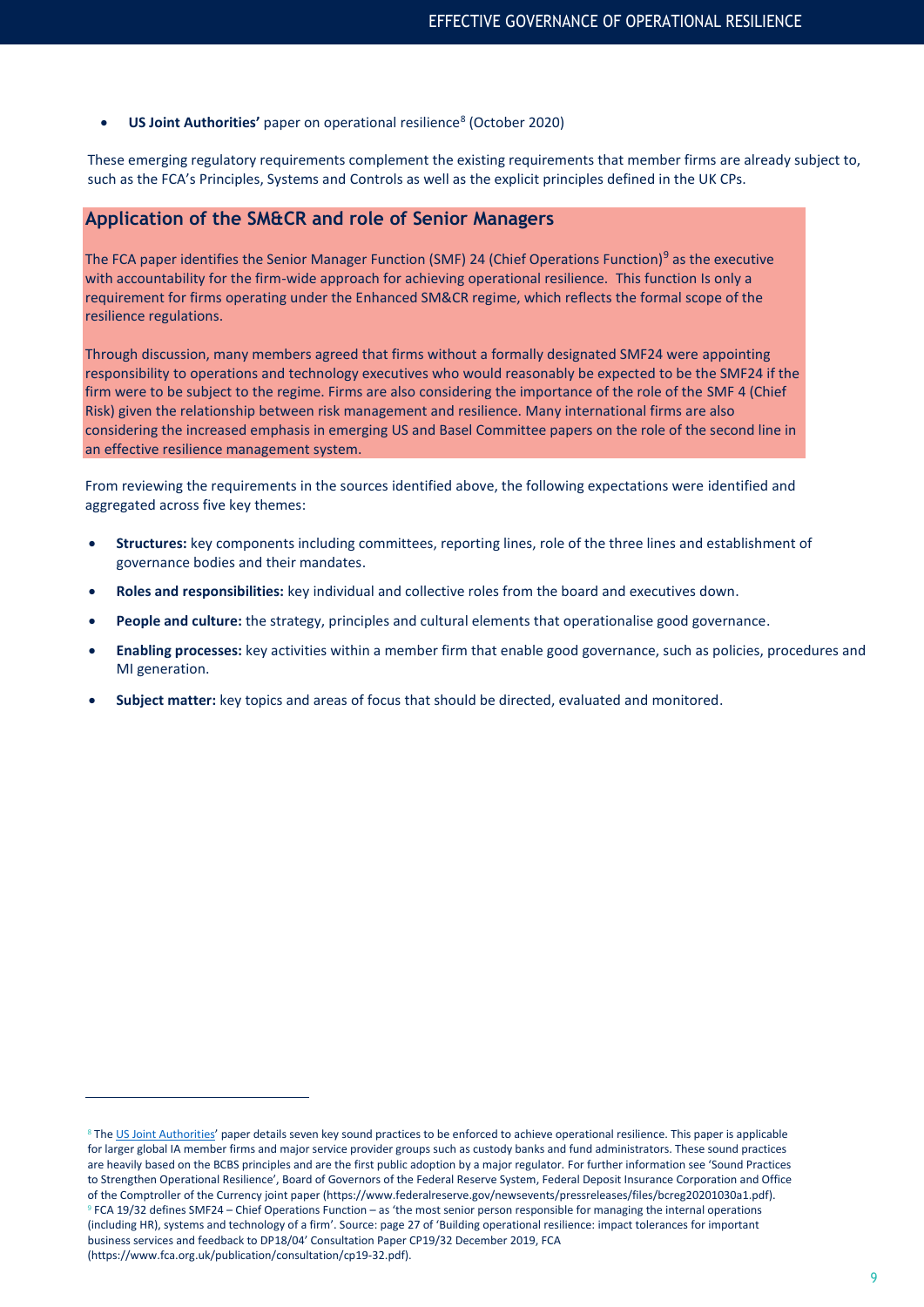## **3.** PRINCIPLES INTO PRACTICE

## 3.1 How do these principle-based requirements translate into an effective governance framework?

Based on analysis above, the following key components of an effective governance framework were identified:



Whilst it will be up to each firm to determine precisely how they achieve good governance for operational resilience, key practices that were discussed with members are set out below. Practical examples, where identified, are included to support members in deciding their own approaches.



Structures, such as committees, reporting lines, mandates and terms of references, are the basis upon which effective governance is built. Member firms highlighted the importance of aligning to the BCBS operational resilience CP principle of reusing or adapting existing governance, where possible. Taking this principle into account, the following areas of focus were identified:

### **Committees and reporting lines**

**Principle:** Firms should adapt existing governance structures to establish, oversee and implement an effective operational resilience framework.

## **Member perspectives:** Members reported a range of

approaches regarding the use and role of existing executive committees with respect to operational resilience as part of their governance framework.

Most members embraced the BCBS principle of adapting existing governance structures to incorporate operational resilience rather than creating new reporting lines or committees in the early stages. Some reflected that this might be required

### **Practical steps to take:**

Given this context, the following steps were put forward for consideration:

- Establish working or steering groups focussed on embedding new operational resilience requirements. These typically bring together business, operations, technology, cyber, supply chain, risk, compliance and audit stakeholders.
- Review board reporting lines, and consider the topic being reported to either the full board or delegating responsibility to the board risk committee to be the ultimate oversight committee.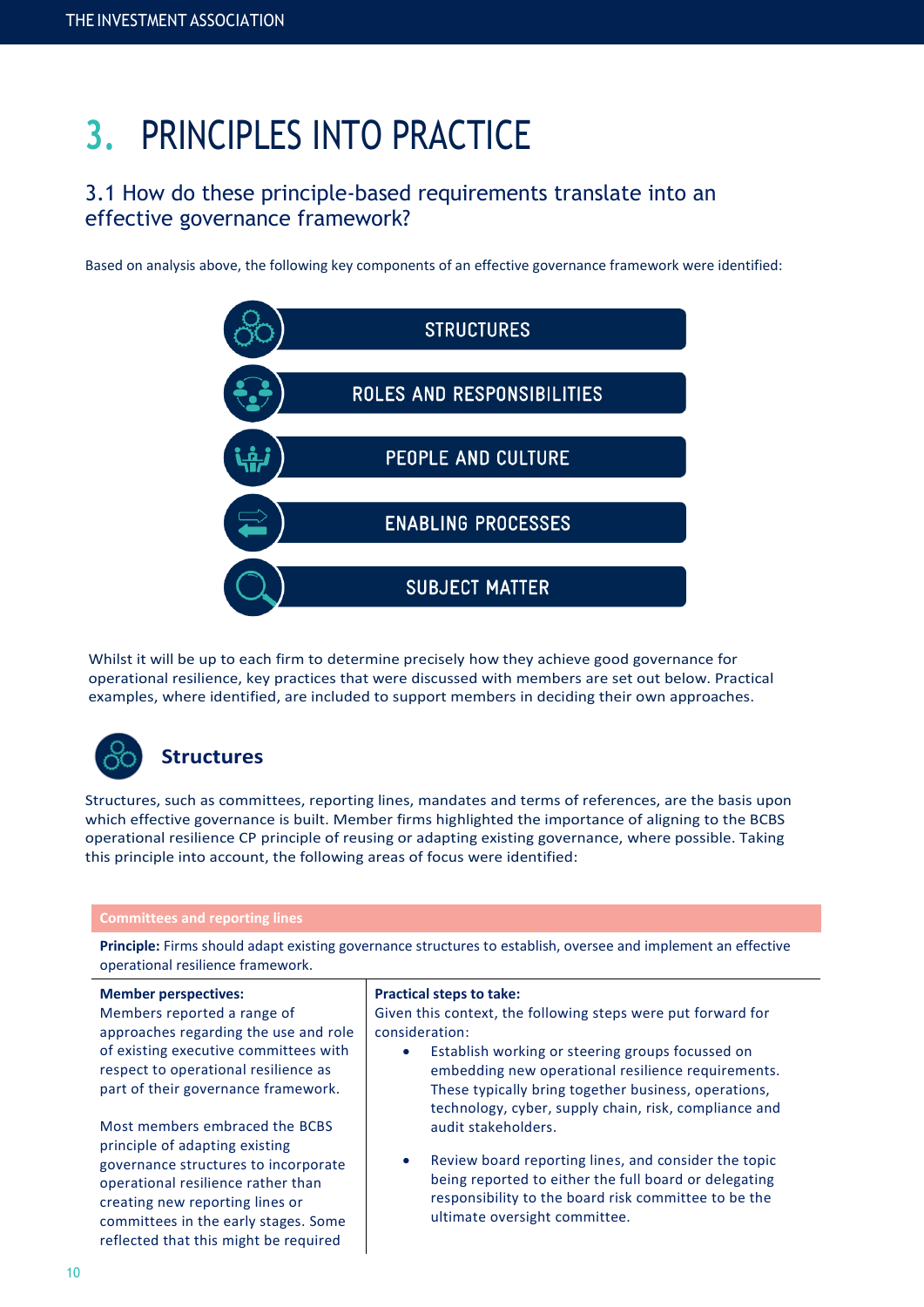at lower levels, for example to review groups of important business services and thematic findings across technology or the supply chain, but that this would be future state rather than part of implementation.

Many firms noted that existing resilience committees had been repurposed to respond to the early stages of the COVID-19 pandemic crisis, but in H2 2020 reverted to focusing on broader operational resilience requirements.

Firms noted an uptick in board interest and awareness of operational resilience, and hence had adjusted agendas or added special sessions as short-term approaches to inform the board whilst management considered next steps.

- Align executive reporting lines to the ultimate board reporting lines, whether these are operations committees or risk committees respectively.
- Identify opportunities to simplify existing reporting lines on capabilities that support operational resilience to bring together discussion on important business services and the key preventative, response, recovery and communicative capabilities within one forum.
- Review opportunities to embed operational resilience performance and risk management topics into existing governance committees, for example reporting on technology gaps and issues in existing technology oversight forums.

## **Role of the three lines**

**Principle:** Firms should consider the roles of business management, an independent risk function and independent assurance functions as part of the operational resilience governance framework.

## **Member perspectives:**

The roles of the three lines in their operational resilience work varied amongst members.

Firms recognised the emphasis on the role of first-line business, technology and operations in owning the operational resilience outcomes through business-as-usual, as well as during the pandemic. However, increasing emphasis from global regulators on the role of risk professionals has confirmed the importance of the role of the second line as part of an effective governance structure.

Firms welcomed the FCA's stipulation in their CP that the SM&CR is designed to be applied flexibly to accommodate different business models and governance structures.

### **Practical steps to take:**

During working sessions, three options were explored and are shared for consideration by firms:

- A second-line risk-led model where the focus is on the role of the second line to define an operational resilience framework for the first line to implement.
- A first-line business- or operations-led model with the framework and approach definition being led within the line of business or operations teams. The role of the second line typically overseeing and challenging the framework set out by the first line as well as getting more involved in testing and quality assurance activities.
- A mid-way 'one-and-a-half' line team taking the lead on operational resilience and defining the framework, which is then provided to business lines to implement with support and guidance from the central oversight team. In this model the role of the second line is typically to oversee and challenge the framework and execution within it.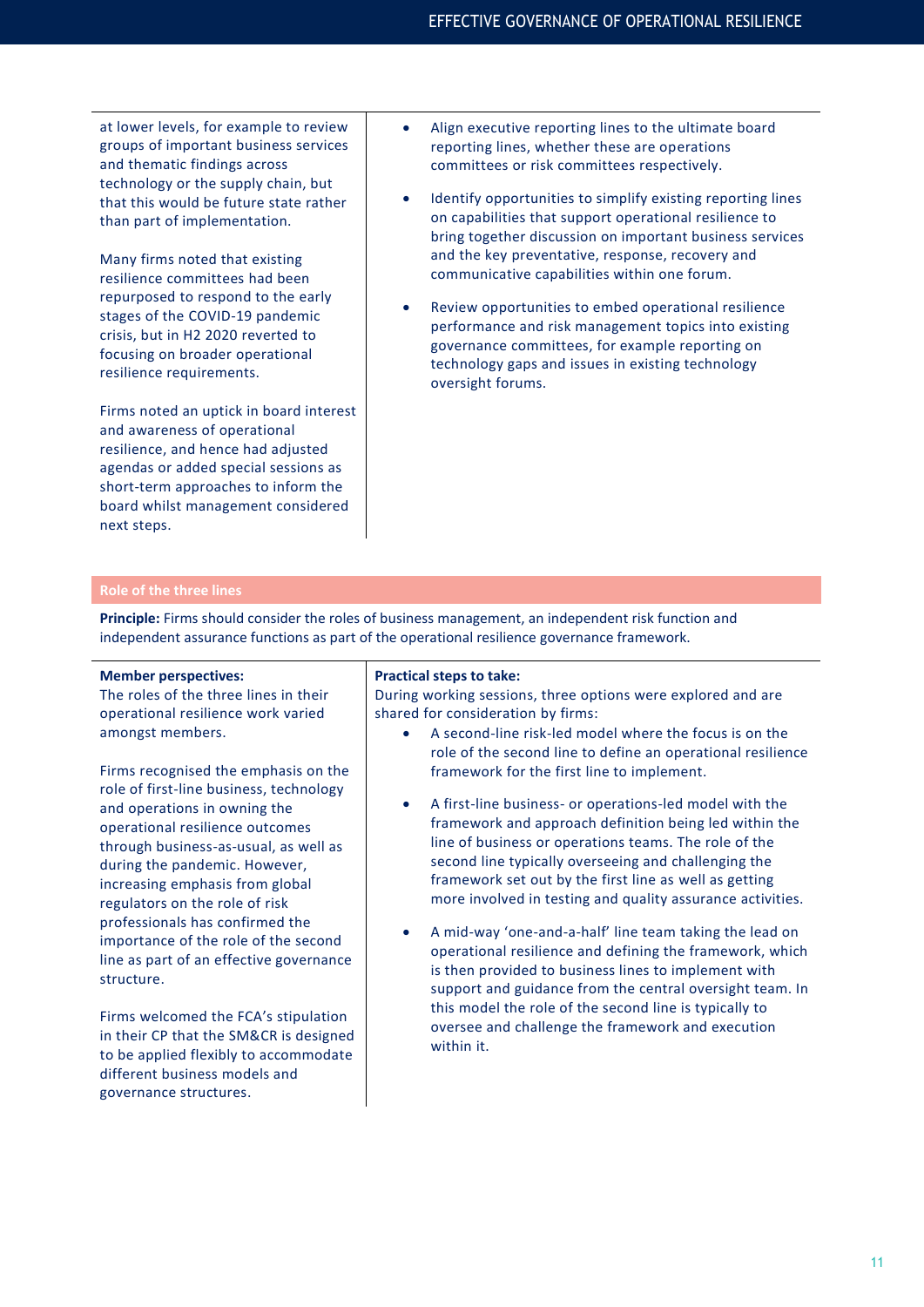## **Mandate, membership and terms of reference**

**Principle:** Firms should ensure that stakeholders from across the three lines are involved in operational resilience governance, and that individual and collective mandates are clearly defined, documented and reviewed for effectiveness.

#### **Member perspectives:**

Many members commented that their committees, reporting lines, roles and responsibilities were in the early stages of forming, or that they were assessing changes that may be needed to existing structures to adapt to holistic operational resilience requirements.

Many had not yet re-visited their committee mandates or terms of reference to include operational resilience explicitly but noted that key capabilities required to manage, and monitor resilience were part of existing structures.

### **Practical steps to take:**

Given this context, the following steps were put forward for consideration:

- Document the mandate of committees (including any delegations) throughout the end-to-end governance structure with respect to holistic operational resilience, considering changes identified in *committees and reporting lines* above.
- Review membership of committees to ensure that the breadth of disciplines required to contribute to the agenda are represented from across the three lines. Note the emphasis on resilience being business-led and consider the role of senior leaders responsible for business service provision in committee membership.
- Consider the lessons learned from the pandemic response, particularly focusing on the clarity and decisiveness of decision-making as well as the identification of additional participants with roles to play in maintaining resilience through the crisis.
- Revisit the mandate, membership and terms of references periodically.



## **Roles and responsibilities**

agendas, responsibilities and

Defining clear roles and responsibilities for the board and senior management helps to ensure firms meet key individual and collective role requirements, maximising efficiency, improving decision-making, and ultimately enhancing the firm's operational resilience. Members offered examples of their varying governance arrangements for operational resilience. Members agreed during working sessions that the UK authorities have made it clear that the board and senior management have ultimate oversight of the resilience strategy and are responsible for promoting a resilience culture, both of which are principles echoed in the BCBS papers. Taking this principle into account, the following areas of focus were identified:

## **Role of the board**

**Principle:** The board should be able to demonstrate that it is responsible for directing, evaluating and monitoring the operational resilience framework and is able to make informed resilience-related decisions.

| <b>Member perspectives:</b>                                                                                                                                                                                | <b>Practical steps to take:</b>                                                                                                                                                                                                                                                                                     |  |  |
|------------------------------------------------------------------------------------------------------------------------------------------------------------------------------------------------------------|---------------------------------------------------------------------------------------------------------------------------------------------------------------------------------------------------------------------------------------------------------------------------------------------------------------------|--|--|
| Members reported mixed experiences<br>with the roles of their boards, board                                                                                                                                | Given this context, the following steps were put forward for<br>consideration:                                                                                                                                                                                                                                      |  |  |
| risk committee or equivalents at<br>present regarding operational<br>resilience, including:<br>Consideration of varying the<br>$\bullet$<br>responsibilities of operational<br>resilience between the full | The board or committees of the board (such as the Risk<br>$\bullet$<br>Committee) could provide input on the strategic intent and<br>high-level appetite for operational disruption to demonstrate<br>that they direct the resilience agenda.<br>Document the role of the board and any delegations to<br>$\bullet$ |  |  |
| board and delegation to the<br>risk committees of the board,<br>depending on the existing                                                                                                                  | committees of the board for the direction, evaluation and<br>monitoring of operational resilience.                                                                                                                                                                                                                  |  |  |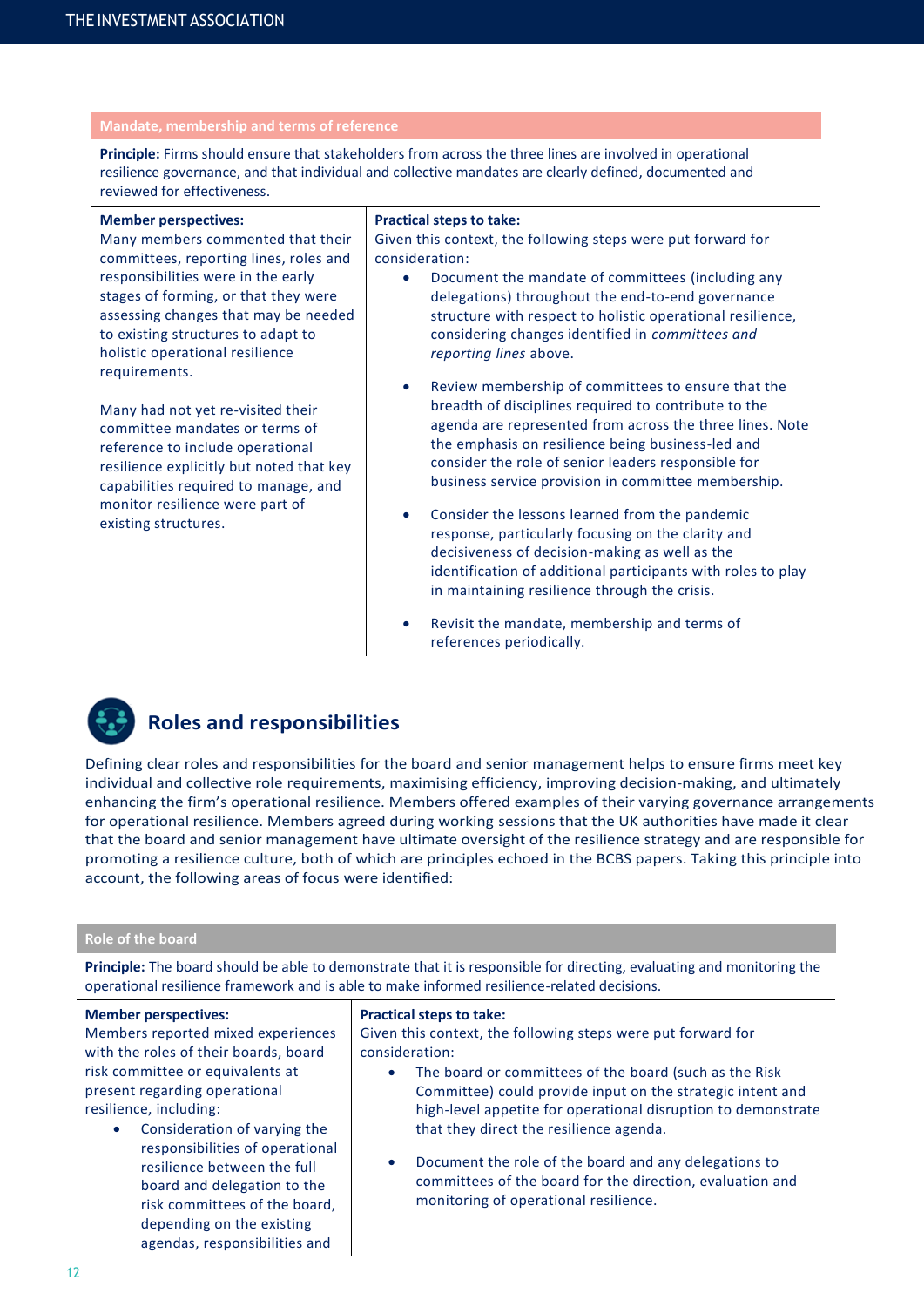preferences of the chairpersons and governance officers.

- Agreeing that their boards had been engaged with resilience throughout the COVID-19 crisis; however, also noting regulatory soundings that a strong response to the pandemic does not mean a firm is 'resilient enough' in all severe but plausible scenarios. This message was considered important to set expectations for the work required through 2021 and beyond.
- Hold training and awareness sessions with boards on regulatory expectations and put forward perspectives on what this might mean regarding the board's roles and responsibilities for evaluating management's plans and monitoring updates on progress.
- Ensure that boards have access to relevant expertise to inform their decision-making, with some considering the appointment of independent non-executive directors with operations and technology experience or setting up direct channels to independent advisors to support the board in evaluation and monitoring activities.
- Consider the requirement for the operational resilience 'selfassessment' to be reviewed by the board, and hence document the reporting lines and awareness exercises required to enable effective engagement with the board on this exercise.

## **Senior management**

**Principle:** Senior management (including relevant Senior Managers) should be able to demonstrate clear accountability for the firm's operational resilience framework, with delegations and shared responsibility being wellarticulated. Role-holders should have sufficient authority, expertise, resources and access to the board to execute their roles.

#### **Member perspectives:**

Not all members of the Governance group are required to designate an SMF24, which includes accountability for operational resilience. Smaller firms recognised the principle that resilience requires inputs from across the business, operations and technology, with senior executives in equivalent roles having significant inputs to the operational resilience agenda.

Members noted that during the COVID-19 pandemic, many senior business, operations and technology stakeholders had been convened either as part of crisis groups or longer-term pandemic Governance groups. Some firms repurposed their operational resilience steering groups to oversee the pandemic response. Many recognised the lessons learned from the pandemic, including the pace of decision-making that could be achieved when required.

Members reported different approaches to allocating the SMF24 role should they have one, with some splitting the role between operations and IT leaders through documented statements of responsibilities. Some firms also highlighted the importance

#### **Practical steps to take:**

Given this context, the following steps were put forward for consideration:

- Defining the governance structures around SMF24s or equivalents to support them in demonstrating oversight and engagement with operational resilience.
- Establish operational resilience steering groups, which would in time be chaired by the SMF24 or equivalents, with the steering group supported in larger firms by working groups focused on delivering aspects of the resilience framework. Where there is heavy involvement of the risk function in setting the direction, the SMF4 could have a formal role in cochairing oversight or steering committees.
- Recognise the importance of engagement with senior business leads who would ultimately have a role 'owning' a business service.
- Expect healthy tension between business leads (who may be designated SMFs in their own roles such as SMF6 (Head of Key Business Area) in larger firms) and SMF24s who are typically responsible for supporting people, processes, technology, suppliers, facilities and data enabling business services to be delivered.
- Define roles for senior business leaders involving day-to-day oversight, ownership and direction of important business services. Key roles could be defined for maintaining key components of the services framework, such as service mapping, impact tolerances and scenario testing, which could be split across the first and second line depending on a firm's approach to defining the framework.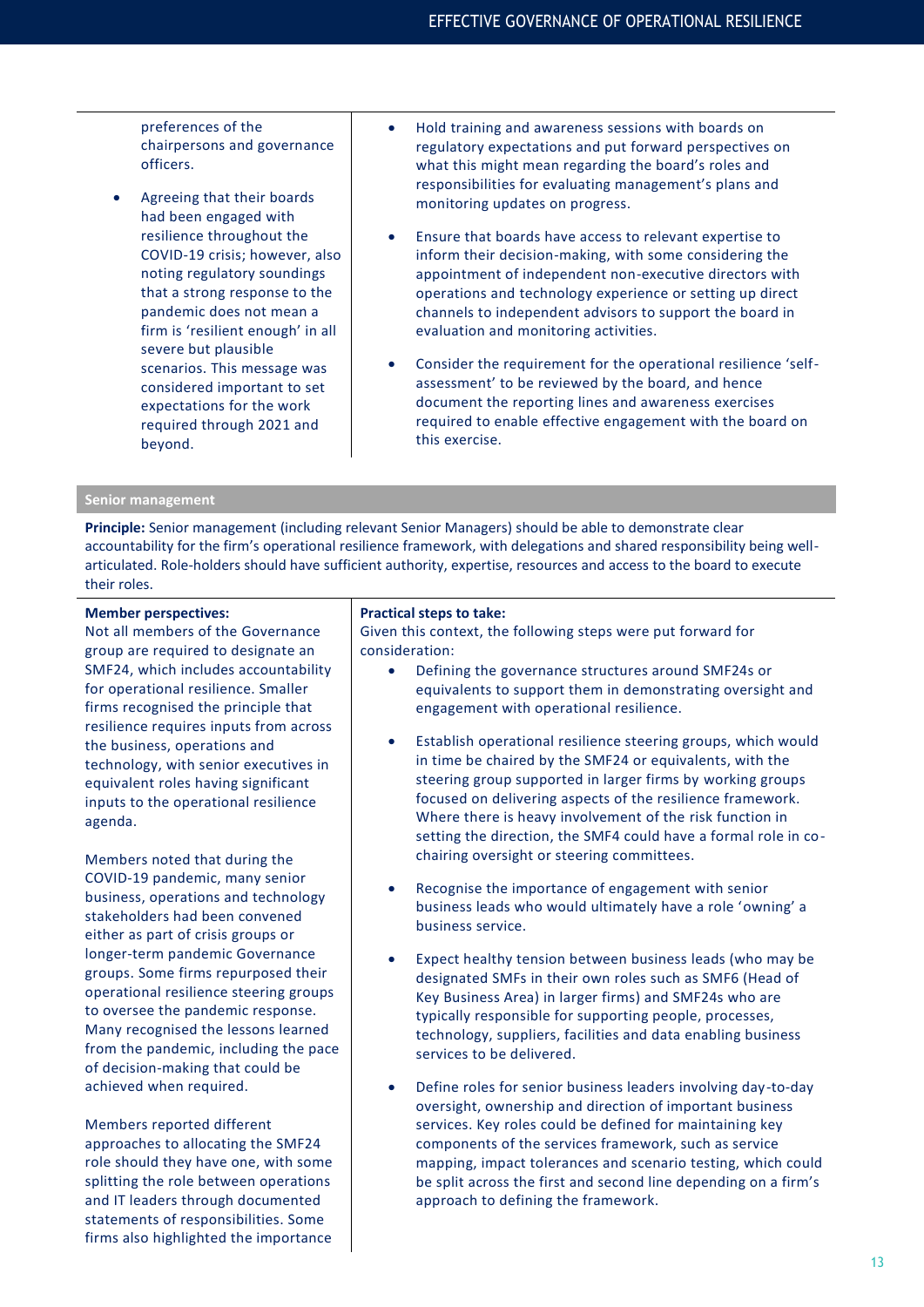of the role of the SMF4 in integrating resilience outcomes into the risk management framework and overseeing activities in the first line.

• Review the authority, training, potential for conflicts of interest, access to resources and reporting lines supporting key role-holders. Consider potential blockers that need to be addressed to avoid roles being (or being considered) paper exercises.



## **People and culture**

Effective governance is underpinned by the people driving resilience initiatives and the fostered culture within firms. Members recognised the need to align their organisations around a common purpose and the understanding of operational resilience, but few had made material progress.

## **Strategy, appetite and principles**

**Principle:** The firm should clearly articulate its operational resilience objectives and appetite for disruption, as well as how it intends to operate within them.

| <b>Member perspectives:</b>                                                                                                                                                                                                                                                                | <b>Practical steps to take:</b>                                                                                                                                                                                                                                                                                                                                                                                                                                                                                                                                                                                                                                                                                                                                                                                                                                                                                                                                                                                 |  |  |
|--------------------------------------------------------------------------------------------------------------------------------------------------------------------------------------------------------------------------------------------------------------------------------------------|-----------------------------------------------------------------------------------------------------------------------------------------------------------------------------------------------------------------------------------------------------------------------------------------------------------------------------------------------------------------------------------------------------------------------------------------------------------------------------------------------------------------------------------------------------------------------------------------------------------------------------------------------------------------------------------------------------------------------------------------------------------------------------------------------------------------------------------------------------------------------------------------------------------------------------------------------------------------------------------------------------------------|--|--|
| Some members reported a need to<br>clarify the firm's strategies and                                                                                                                                                                                                                       | Given this context, the following steps were put forward for<br>consideration:                                                                                                                                                                                                                                                                                                                                                                                                                                                                                                                                                                                                                                                                                                                                                                                                                                                                                                                                  |  |  |
| principles for operational resilience.<br>Whilst regulatory drivers were front of<br>mind for many, some identified wider<br>business benefits for their<br>organisation of better aligning<br>resilience and risk management<br>activities to business services and<br>consumer outcomes. | Align leadership and senior stakeholders around strategic<br>intent for operational resilience and agree on a mission<br>statement or key principles.<br>Bring this intent to life through consistent<br>communications from senior leaders on the importance<br>of resilience and key principles of the firm's approach.<br>Review risk appetite statements relating to disruption to<br>consumers, markets and the firm's safety and soundness<br>and consider setting a broader appetite for operational<br>disruption. Cascade this firm-wide appetite through<br>discussions on important business services, impact<br>tolerances and testing to compare what the firm wants to<br>achieve (appetite) with what the firm must achieve<br>(impact tolerance) in a range of scenarios.<br>Refresh the stated ambition, appetite and intent on a<br>$\bullet$<br>periodic basis as the firm's resilience approach matures,<br>and as organisational priorities change to ensure that<br>they remain relevant. |  |  |

Identify opportunities to align resilience principles with business drivers and strategic initiatives. An example of this might be infusing resilience and quality of service even during disruptions into strategic programmes around digital consumer journeys or re-platforming.

## **Culture, skills and expertise**

**Principle:** The firm should focus a strong level of awareness of and commitment to operational resilience, recognising that staff at all levels have important roles to play. Key role holders across the three lines maintain appropriate skills and knowledge to understand and manage risks to operational resilience and keep them current.

## **Member perspectives:**

Members recognised the importance of culture to embed operational resilience

### **Practical steps to take:**

Given this context, the following steps were put forward for consideration: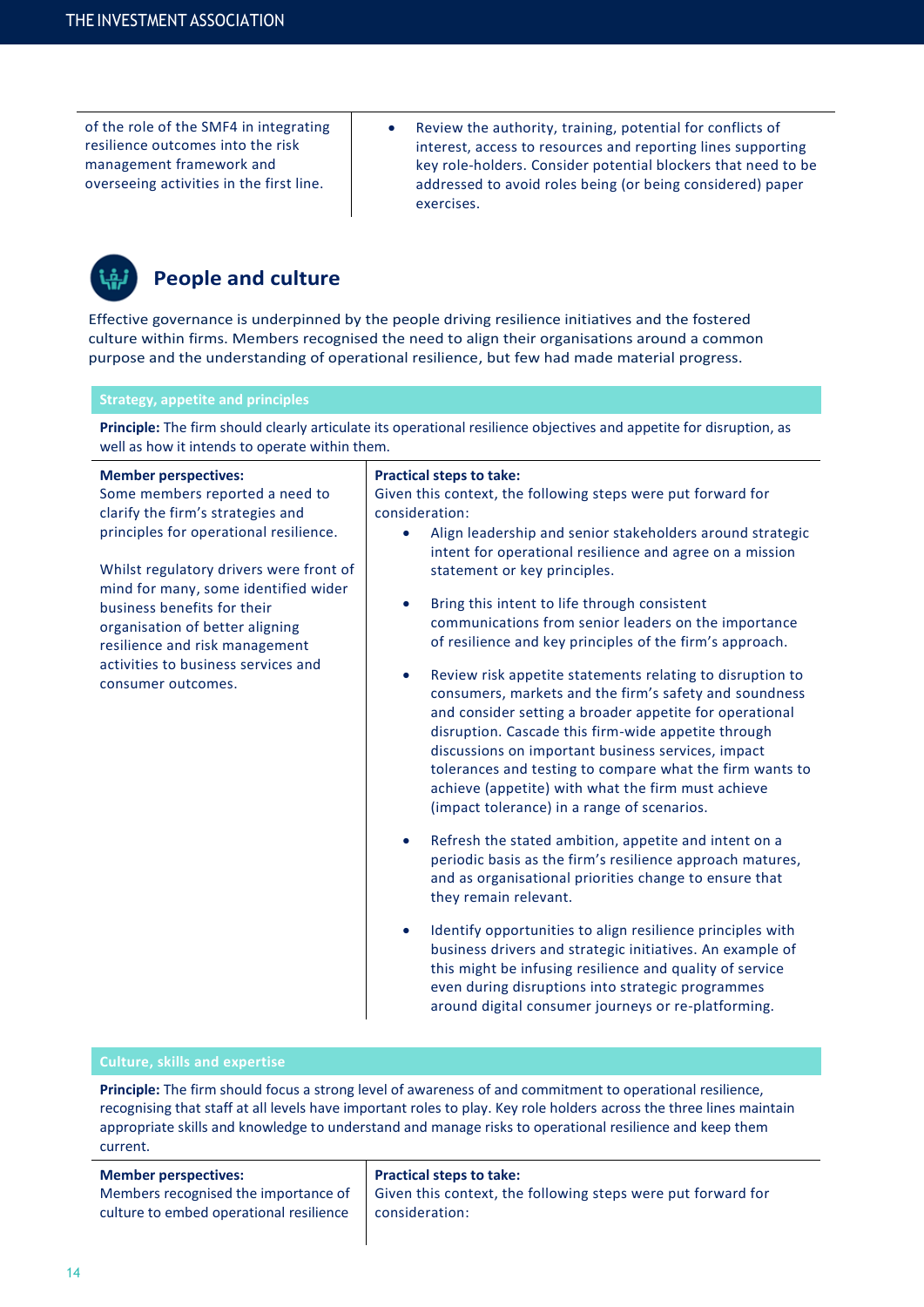principles and activities into day-to-day operations.

Members reported the need for relevant knowledge, skills and expertise across the board, the senior management and the entire firm.

*Note that board composition, awareness of resilience within the senior management and training needs are the areas explored above.* 

*Culture:*

- Translate strategy and principles to meaningful behaviours and measurable outcomes that can be integrated into the roles and responsibilities of individuals across the organisation.
- Define training and awareness activities at all levels to consistently communicate on 'what is operational resilience,' 'why is it important' and 'what is your role.'
- Consider the importance of 'tone from the top' from the board and senior management during the rollout of new activities as well as during and after an operational disruption or crisis.
- Emphasise the importance of prevention, response, recovery, learning and communication as key components of being resilient.

## *Skills:*

- Review the blend of skills for the team defining and overseeing the operational resilience framework taking into account the need for resilience teams to both manage change across the firm through good communication and engage in detailed data analysis to assess resilience capabilities and gaps.
- Identify opportunities to better engage business-line risk and control teams in operational resilience activities to combine their knowledge of business services with the operational framework and tooling.
- Review the approach to assessing the skills and knowledge of key staff across the three lines to ensure that requisite experience is in place to plan, oversee and challenge resilience initiatives.

## **Enabling processes**

Effective governance cannot be achieved in a vacuum, and members identified certain key activities that are crucial to supporting direction, evaluation and monitoring of operational resilience outcomes.

## **Reporting structures**

**Principle:** The board and senior management should be able to place reliance on reporting structures for the governance of operational resilience to support their views and decision-making.

| <b>Member perspectives:</b><br>Members recognised the need for day-<br>to-day reporting structures to support<br>the more periodic executive committee<br>structures highlighted above. | <b>Practical steps to take:</b><br>Given this context, the following steps were put forward for<br>consideration:<br>Adapt existing technology, third-party oversight, data,<br>$\bullet$<br>facilities and HR forums to consider operational resilience<br>considerations for the resources supporting important<br>business services.<br>Identify opportunities to bring together business service<br>$\bullet$ |
|-----------------------------------------------------------------------------------------------------------------------------------------------------------------------------------------|-------------------------------------------------------------------------------------------------------------------------------------------------------------------------------------------------------------------------------------------------------------------------------------------------------------------------------------------------------------------------------------------------------------------|
|                                                                                                                                                                                         | owners (if defined) to review thematic challenges and<br>strategic investment decisions for resilience on a regular<br>basis.                                                                                                                                                                                                                                                                                     |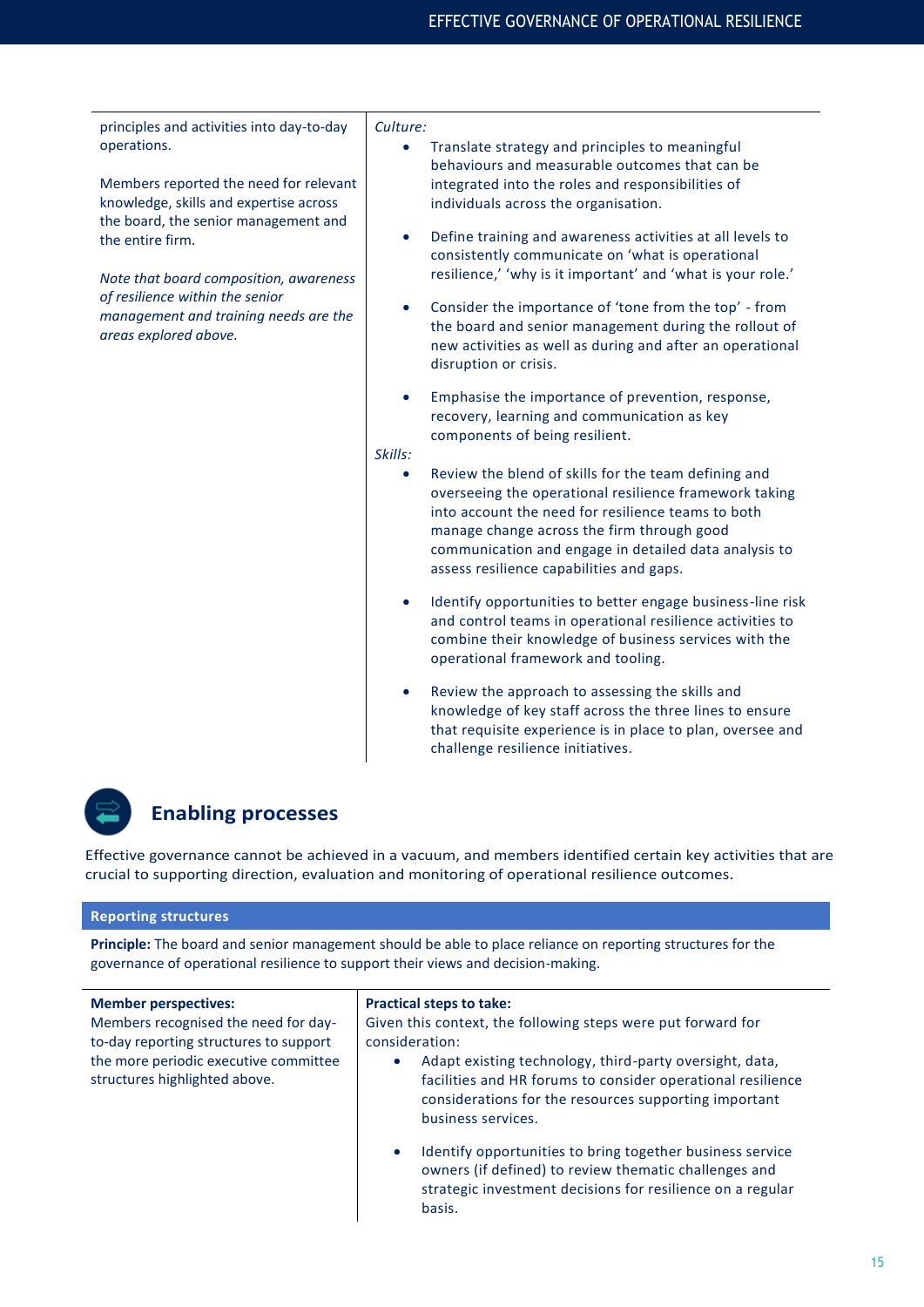## **Taxonomy**

**Principle:** A firm should clearly define the language used to talk about resilience to ensure that communication, reporting and decision-making on the topic is using consistent and well-understood terminology.

| <b>Member perspectives:</b>         |  |  |  |
|-------------------------------------|--|--|--|
| Members commented on the need to    |  |  |  |
| streamline the language used across |  |  |  |

the firm to minimise confusion, align reporting, enable repurposing of knowledge and information, and ultimately avoid inefficiencies and inconsistencies.

## **Practical steps to take:**

Given this context, the following steps were put forward for consideration:

- Agree and document key terminology used within the firm's resilience framework such as 'important business services' and 'processes'.
- Review potential overlaps with language used elsewhere in the organisation such as terminology used within the wider risk framework.
- Engage with critical third parties and providers to compare resilience terminology used within key documentation and reporting to ensure alignment where relevant.

#### **MI and reporting**

**Principle:** There should be a meaningful, end-to-end flow of information on resilience related matters within the firm which enable effective direction, evaluation and monitoring of operational resilience outcomes.

Discussions with members, specifically on reporting requirements for operational resilience, are captured as part of **section 3.2** below.

### **Policies and procedures**

**Principle:** Key components of the resilience framework including governance and oversight requirements, ownership and accountability, key principles and approaches to achieving them should be documented.

#### **Member perspectives:**

Whilst members did not consider documenting policies and procedures to be a cure-all for resilience challenges, many were considering documenting the key requirements.

Members noted that it may not be efficient to create new policies and handbooks specifically for operational resilience but were looking at adapting existing documentation to include key concepts like business services and impact tolerances. Some saw the opportunity to refresh their policy framework for key capabilities enabling resilience (such as business continuity and crisis management) but this was not an immediate priority.

#### **Practical steps to take:**

Given this context, the following steps were put forward for consideration:

- Document key requirements in a policy or integrating operational resilience concepts into existing policies. Members were divided in their approach and were typically led by their existing organisational approach to policies and frameworks.
- Document key procedural steps associated with identifying important business services, mapping them, setting impact tolerances, carrying out scenario testing and prioritising investments.
- One area that members may also wish to consider is the integration of operational resilience concepts into other existing protective disciplines, such as information security, business continuity and IT service management.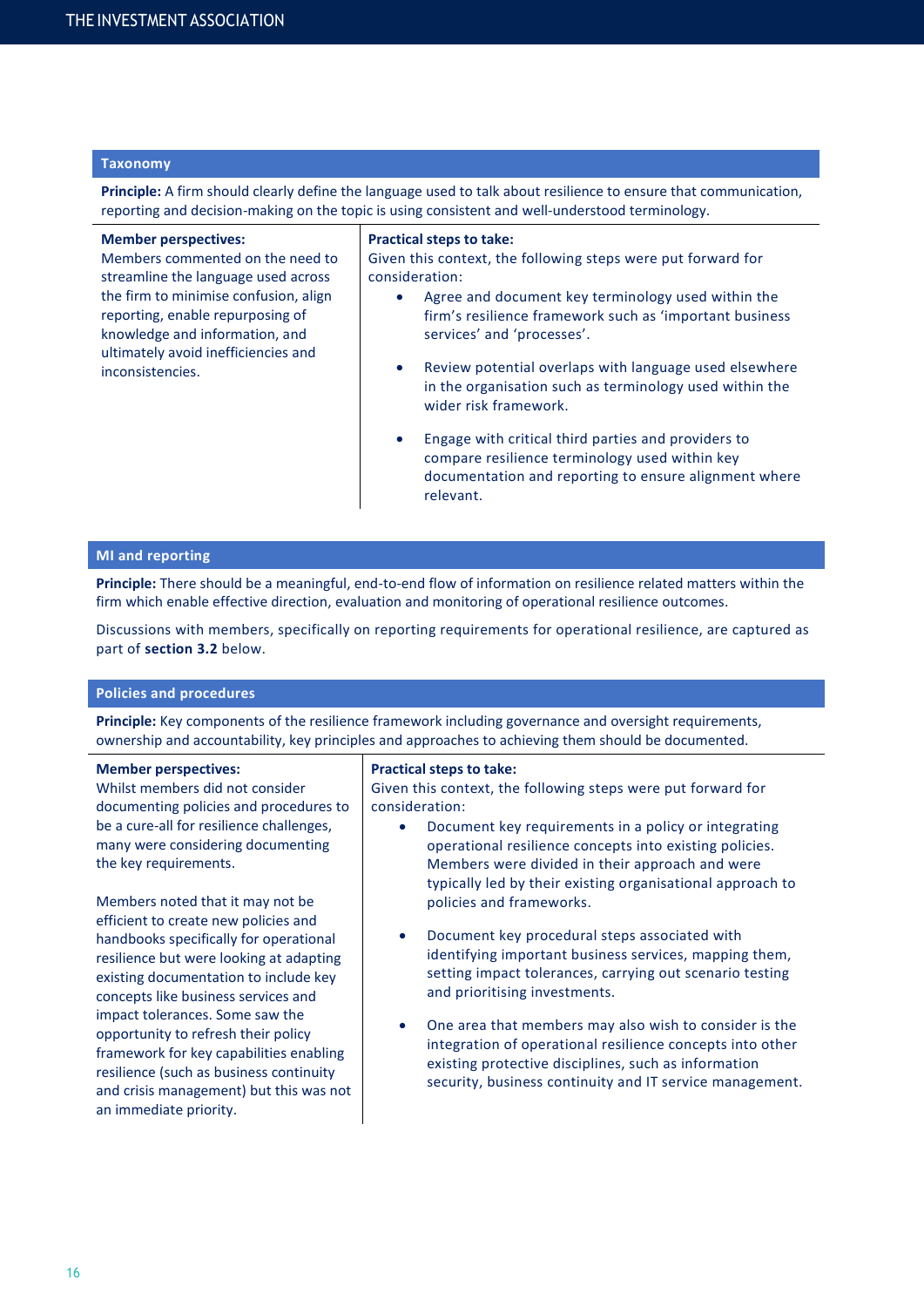## **Assurance across the three lines**

**Principle:** The governance framework for operational resilience (including MI and enabling processes) should be continually assessed for effectiveness.

#### **Member perspectives:**

Members highlighted varied approaches to the roles of the three lines in their operational resilience work at present.

Many firms highlighted that their internal audit functions had started to review their approach to achieving compliance with the CP principles whilst also continuing to review key components such as business continuity as part of their audit plans.

#### **Practical steps to take:**

Given this context, the following steps were put forward for consideration:

- Define explicit roles for the second and third line in the operational resilience programme (if defined) and business-as-usual resilience management.
- Review assurance activities (i.e. controls testing, thematic reviews, audits) conducted across the three lines holistically to identify gaps or inefficiencies.
- Revisit how assurance activities are reported on to senior management and the board to present a consolidated view on operational resilience.
- Emphasise the role of the second and third line in assurance and challenge over MI and reporting considering quality, coverage and lineage.



#### **Subject matter**

**Principle:** The firm's governance framework should consider information on the breadth of functions and processes that enable resilient outcomes. Key role-holders should be able to demonstrate decisions, oversight and monitoring of operational resilience outcomes.

Operational resilience is, by definition, an outcome that is contributed to by numerous existing capabilities and functions. The challenge that many members face is prioritising information to feed through governance and reporting structures. **Section 5** of this paper considers key questions and focus areas that could be used to help structure point in time and regular reporting on operational resilience.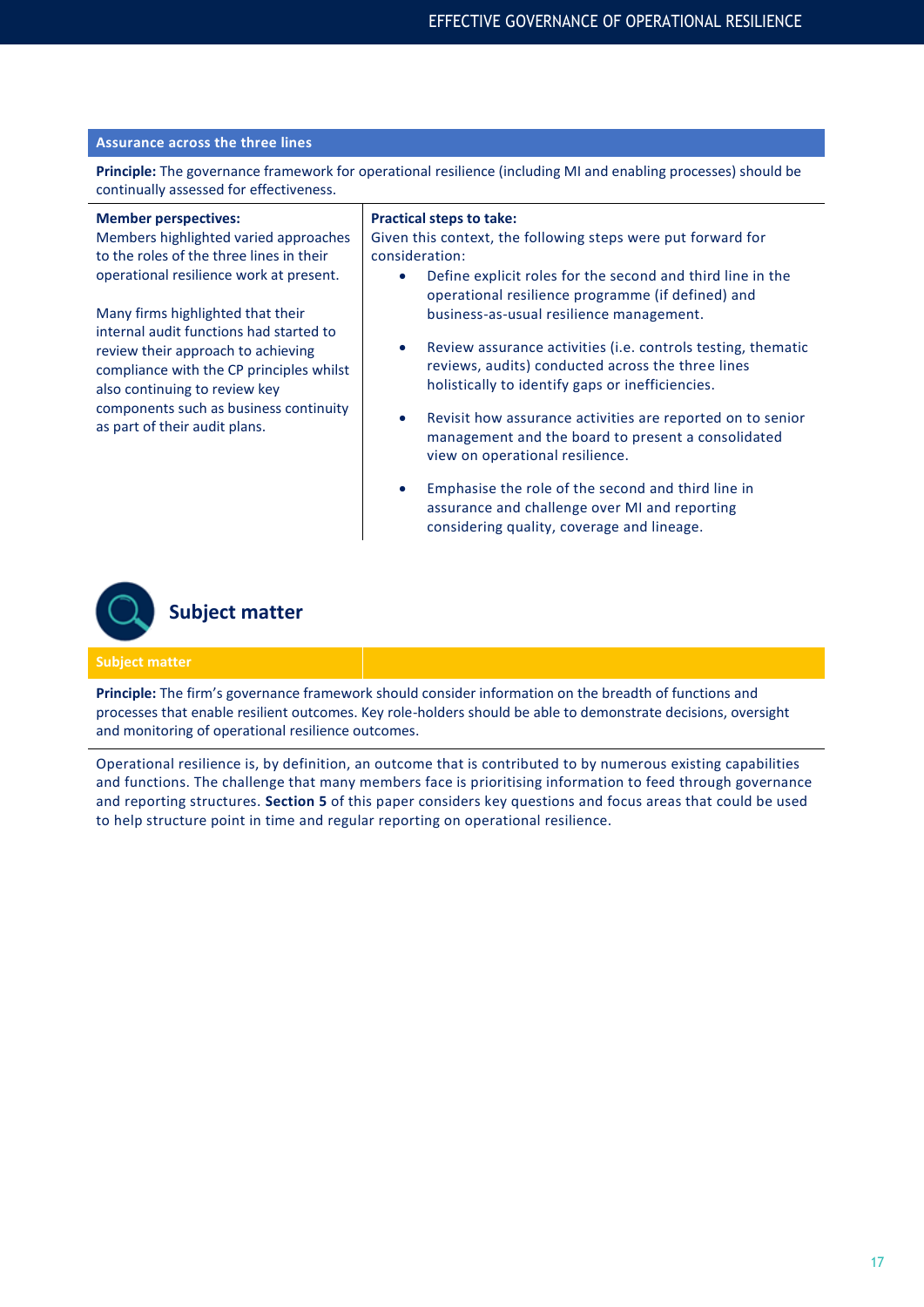## 3.2 How does MI and reporting support effective governance and how are member firms approaching this?

Discussions with members as part of the Governance group identified that operational resilience as an outcome, is in many ways, harder to measure than financial risk and resilience. Some member firms were at early, conceptual stages in defining their business services but were keen to think ahead to the key principles of reporting so that information was captured as part of the process.

Working sessions on MI and reporting primarily focused on two areas:

- The current state of operational resilience MI and reporting
- Members' reflections on the future state for reporting and how it might support the governance principles set out above

Members agreed that this topic would require revisiting through 2021 as more information and data were available, and as governance bodies matured and requested more or different MI and reporting. In the meantime, some practical next steps are suggested to help members as they define their own MI and reporting.

## **Summary of the current state of MI and reporting for operational resilience:**

Members agreed that multiple sets of MI and reporting are currently being generated on capabilities that make a firm 'resilient'. The areas highlighted by members are broadly aligned to the key capabilities identified by the BCBS principles for operational resilience, as set out in the diagram below:



It was broadly agreed by members that these metrics, whilst often reported in different places and at different times, already generated good debates and discussion, even if they are not focussed on important business services.

Some limitations identified by firms with respect to the currents state of reporting and MI included:

- Much of the current reporting on operational resilience principles are focused on the impact of the regulation and high-level plans for programmes.
- Current risk data, MI, reporting and actions for resilience are captured and tracked, but are not considered specifically through the business service lens as foreseen in the UK CPs. Many risk management systems are not configured for the demands of operational resilience.
- Existing risk appetite statements and metrics are typically focused on the impact to, or losses for, the firm, rather than disruption to consumers and the market.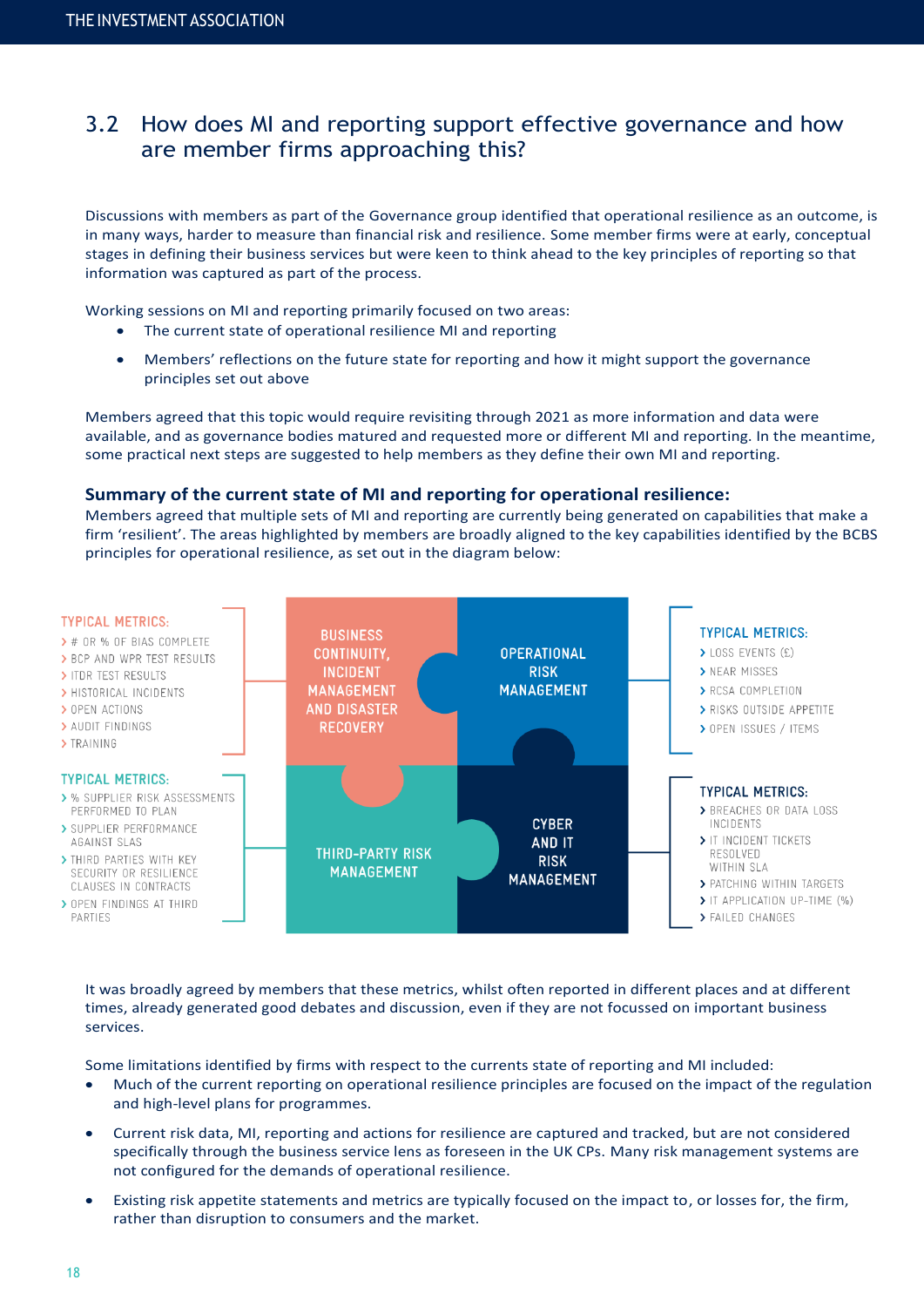The challenge identified was that the aggregation, analysis and reporting of these metrics and data would need to be adapted in order to fulfil the needs of those absorbing it for the purpose of operational resilience oversight, governance and compliance management. Members agreed that MI needs to clearly highlight the actual and predicted performance against the stated impact tolerances for each important business service and be aggregated into a firm-wide view on the position against tolerance for disruption.

## **Members' reflections on the future of MI and reporting for operational resilience:**

Members considered a conceptual model of information and reporting flowing throughout a generic 'firm' and agreed that it would be pragmatic to design new principles for MI and reporting based on the structure of the governance framework.

The conceptual model focussed on three 'tiers' of reporting, namely:

| <b>Board-level reporting</b><br><b>Purpose:</b><br>Strategically focussed and<br>enabling effective direction,<br>evaluation of management<br>decisions and monitoring of<br>outcomes. | Principles to consider in MI and reporting:<br>Review, challenge and approval of the firm's resilience strategy and<br>۰<br>framework.<br>Periodic updates on the progress of an operational resilience<br>$\bullet$<br>programme to implement UK CP requirements, including identification<br>of important business services, setting of impact tolerances, and<br>progress and outcomes of scenario testing, including senior<br>management rationale for key decisions made through this process.<br>Provision of analysis and commentary on key threats and vulnerabilities<br>$\bullet$<br>and trends as well as emerging trends with respect to important<br>business service resilience.<br>Outcomes of significant testing as well as material internal and external<br>$\bullet$ |  |
|----------------------------------------------------------------------------------------------------------------------------------------------------------------------------------------|-------------------------------------------------------------------------------------------------------------------------------------------------------------------------------------------------------------------------------------------------------------------------------------------------------------------------------------------------------------------------------------------------------------------------------------------------------------------------------------------------------------------------------------------------------------------------------------------------------------------------------------------------------------------------------------------------------------------------------------------------------------------------------------------|--|
|                                                                                                                                                                                        | incidents.<br>Plans for major investment decisions, and highlights of how resilience is<br>$\bullet$<br>considered within them or driving them.<br>Mandatory review, challenge and approval of annual self-assessment<br>$\bullet$<br>documentation.                                                                                                                                                                                                                                                                                                                                                                                                                                                                                                                                      |  |

| Principles to consider in MI and reporting:<br>Review and recommend for approval by the board of strategy and<br>framework.<br>Regular updates on the operational resilience programme, including<br>lessons learned from stakeholders involved, such as business service<br>owners; and ratification of key decisions made throughout the<br>programme.<br>Reporting aligned to important business services (to enable drill-down)<br>as well as aggregated reporting for key themes.<br>Review of firm-wide and more specific risks, key trends, emerging<br>threats to resilience considering the firm's ability to prevent, adapt,<br>respond, recover, learn and communicate.<br>Review of results from business services framework (identify, map, set<br>۰<br>tolerances, test and remediate) as well as oversight of key capabilities<br>such as business continuity and incident management. | Senior management-level reporting                                                                                                                                                                                                                                                                          |  |  |  |  |
|-------------------------------------------------------------------------------------------------------------------------------------------------------------------------------------------------------------------------------------------------------------------------------------------------------------------------------------------------------------------------------------------------------------------------------------------------------------------------------------------------------------------------------------------------------------------------------------------------------------------------------------------------------------------------------------------------------------------------------------------------------------------------------------------------------------------------------------------------------------------------------------------------------|------------------------------------------------------------------------------------------------------------------------------------------------------------------------------------------------------------------------------------------------------------------------------------------------------------|--|--|--|--|
|                                                                                                                                                                                                                                                                                                                                                                                                                                                                                                                                                                                                                                                                                                                                                                                                                                                                                                       | <b>Purpose:</b><br><b>Balancing detailed examples</b><br>with thematic insights to<br>support timely decision-<br>making and change<br>management throughout<br>the firm and supporting SMF<br>holders or equivalents with<br>oversight and decision-<br>making with respect to<br>operational resilience. |  |  |  |  |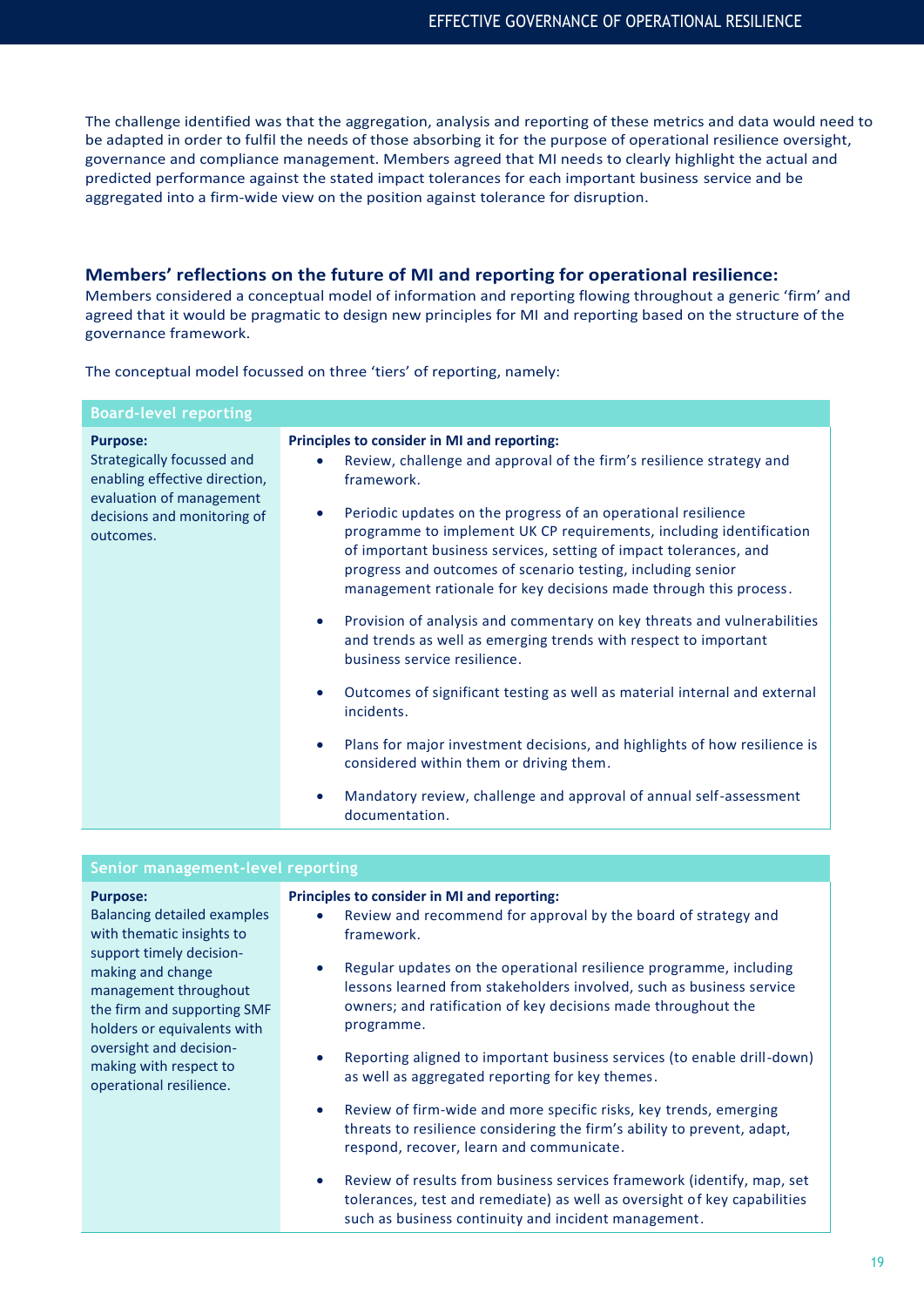## **Day-to-day management-level reporting**

#### **Purpose:**

Oversight and monitoring of business services, technology, operations and key capabilities supporting operational resilience; and regular engagement on key successes, key risks, vulnerabilities and decisions to be made.

#### **Principles to consider in MI and reporting:**

- Initial approval of business services framework artefacts, such as identification of important business services, setting impact tolerances and results of scenario testing.
- Review of resilience trends and vulnerabilities as well as changes to the risk profile of important business services through monitoring of key performance indicators (KPIs) and key risk indicators (KRIs) linked to business services, for example, failed changes or breaches of service level agreements (SLAs) for resources supporting an important business service, allowing more precise monitoring of the impact on consumer outcomes.
- Asset level review of technology resilience, facilities resilience, people and process resilience, data, and supplier resilience metrics, ideally with asset level metrics measuring performance and risk relating to important business services.
- Review of key capabilities, such as business continuity, incident management, IT disaster recovery and crisis communications with respect to important business services.
- Consideration of the outcomes of assessments and testing to prioritise risks, gaps, investments or risk acceptances.

## **Challenges identified**

Members identified several challenges and blockers to enhancing MI and reporting as firms progress with a model such as this in the future:

- Several **technology constraints**, including the timeliness of data, came to light. Members recognised the need for a range of reporting focussing on both point-in-time reporting for governance bodies reviewing the previous period and making decisions, versus real-time data needs during an incident. The complexity of pulling together multiple existing sources of data (such as a Configuration Management Database (CMDB)) and aligning them through the business service lens was recognised as a key blocker without significant effort.
- There were **differing definitions** of terms, such as 'important business service,' across regulatory jurisdictions and differences in the understanding of key terminology across firms at present. Hence, focus is placed on 'taxonomy' in **section 3.1** above.
- The current lack of clarity regarding the frequency of **MI and reporting requirements** resulted in members recognising the need for an annual self-assessment and anticipating the need for senior management and boards to review key reporting more often. Agreeing to the cadence for programme updates was an area of focus for multiple members at the point of the working sessions.
- The **cultural shift** away from functions reporting in silos towards a wider information sharing chain focussed on business services.
- Identifying changes, such as a **new service or product** being implemented, and diagnosing the impact on operational resilience or on the management of business services is another challenge. Countering this challenge will enable better identification of triggers, such as incidents and changes.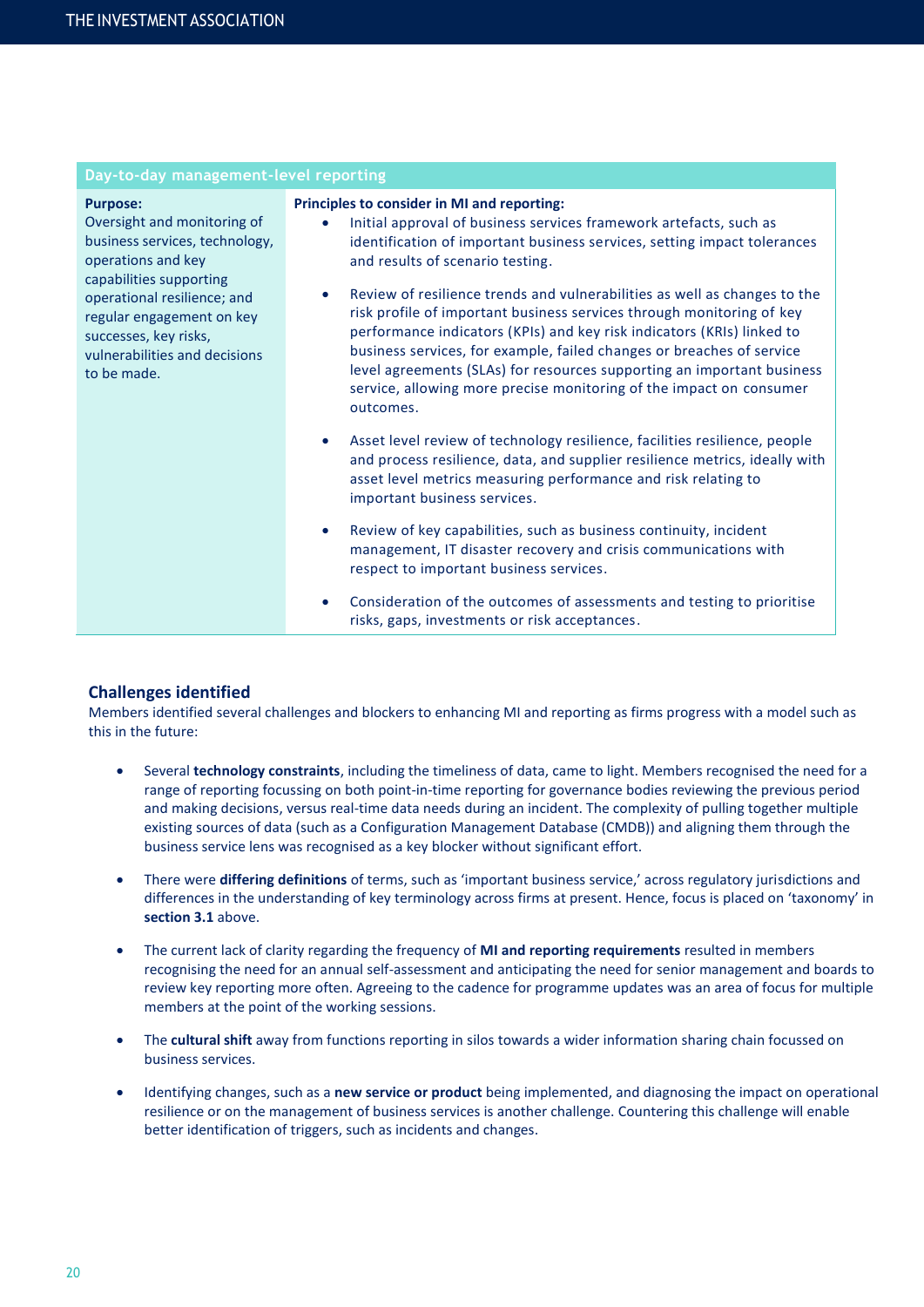## **Practical next steps**

Practical steps that members considered through the working session included:

- **1. Define tactical reporting** using data that is available to give a perspective on the firm's resilience, recognising that metrics aligned to business service resilience may not be developed yet but may be useful for communication and change management if there is disciplined, consistent reporting.
- **2. Build resilience reporting into pilots** of important business services to demonstrate the 'so what' from identification, mapping, tolerance setting, testing and remediation planning activities.
- **3. Outline a framework** for reporting and MI which defines the key questions to be answered in reporting and the level of granularity to be aimed for at different levels – such as board, senior management and day-to-day management levels.
- **4. Engage with boards, senior management and key role-holders** to gather business requirements for future-state reporting on resilience. Key questions that might be considered in this reporting are set out in **section 5** below.
- **5. Explore adoption of tooling** to support the rollout of their important business services approach or adapting to existing tooling where possible. As part of this, focus was highlighted on the data model required to feed regular reporting on operational resilience, including the identification of golden sources of data outside the ownership of a resilience team or programme.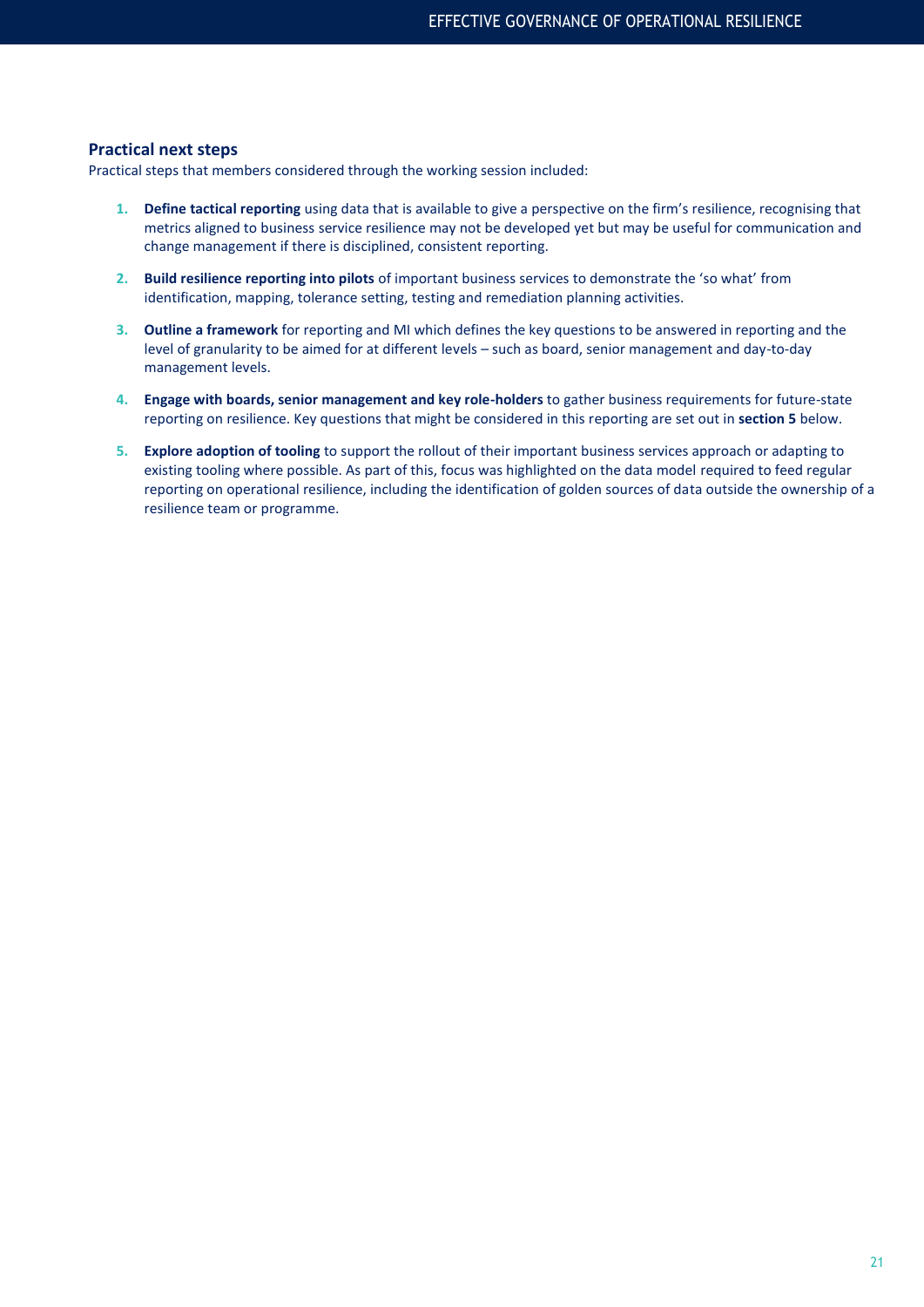## **4.** PRACTICAL CHALLENGES

## What are the key challenges firms face in establishing effective governance of operational resilience?

Members identified a range of issues that could be caused by ineffective governance of operational resilience. Ineffective governance might mean weaknesses in the direction setting for operational resilience, the evaluation and challenge of management's plans, or poor monitoring of progress against plans. Potential issues include:

- Incomplete or inaccurate alignment of operational resilience to the UK regulatory requirements. Missing explicit regulatory expectations may lead to steps being taken against the firm and individuals with specific accountabilities.
- Inefficient adoption of operational resilience approaches, leading to overwork, rework and loss of support for initiatives, which might include poorly informed or unchallenged investment decision-making.
- Lack of support for the operational resilience from one or more functions, leading to limited progress
- Design decisions being made that might reduce the firm's ability to change in the future.
- Limited understanding of engaging and managing risks to resilience, which could harm consumers and the firm itself.

Specific challenges beyond those outlined throughout **sections 3.1** and **3.2** that members identified in their work to date regarding operational resilience and governance included:

## **Global vs local requirements**

For large multinational firms, local operational resilience governance requirements may not align with the demands of global regulators. Careful consideration must be taken to ensure that the firm not only remains complaint across all jurisdictional areas but that it remains efficient and avoids duplication of efforts.

Members noted that for global firms, it is useful to have a common global operating model and draw out common themes relating to resilience, but this may not be simple depending on the future of regulatory developments.

Members with a global footprint highlighted that it could be difficult to integrate the UK's senior manager framework if you are a global firm with senior roles that are based outside the UK. In answer to this, it was suggested that whilst you could assign an SMF position outside the UK, this may raise challenges from regulators. As a result, effective governance structures to support such

an individual in demonstrating their execution of accountabilities is important.

## **Third-party oversight**

Many member firms are heavily reliant upon third parties in maintaining their business services, with key functionality and infrastructure held offsite. Some of these relationships are driven by consumer choice rather than firms' own selection criteria which might include resilience, for example when clients select a custodian. Wherever service provision is supported by an external party it is imperative that firms maintain oversight of these third parties with appropriate risk data to build an accurate view of their risk and resilience portfolio.

There were mixed experiences amongst members who had started to engage with critical third parties on operational resilience. Many service providers, who generally are not directly regulated, are not well advanced on the topic. However, some are bringing groups of regulated clients together to proactively engage in operational resilience, which is seen as a positive step for the industry. The availability of quality, specific data and reporting on resilience from third parties was also a common challenge amongst member firms and considered a limiting factor in firms' own MI.

## **Data and reporting**

Resilience is a dynamic concept and requires a mindset of continuous monitoring and improvement. For many firms, their current MI capabilities will include all the required information to consider resilience holistically as a firm. However, the challenge is in taking the right cut of the data and aligning it to business services to bring generic risks and vulnerabilities to life through potential impact on consumer outcomes.

**Section 3.2** explores challenges and opportunities relating to MI and reporting in more detail above.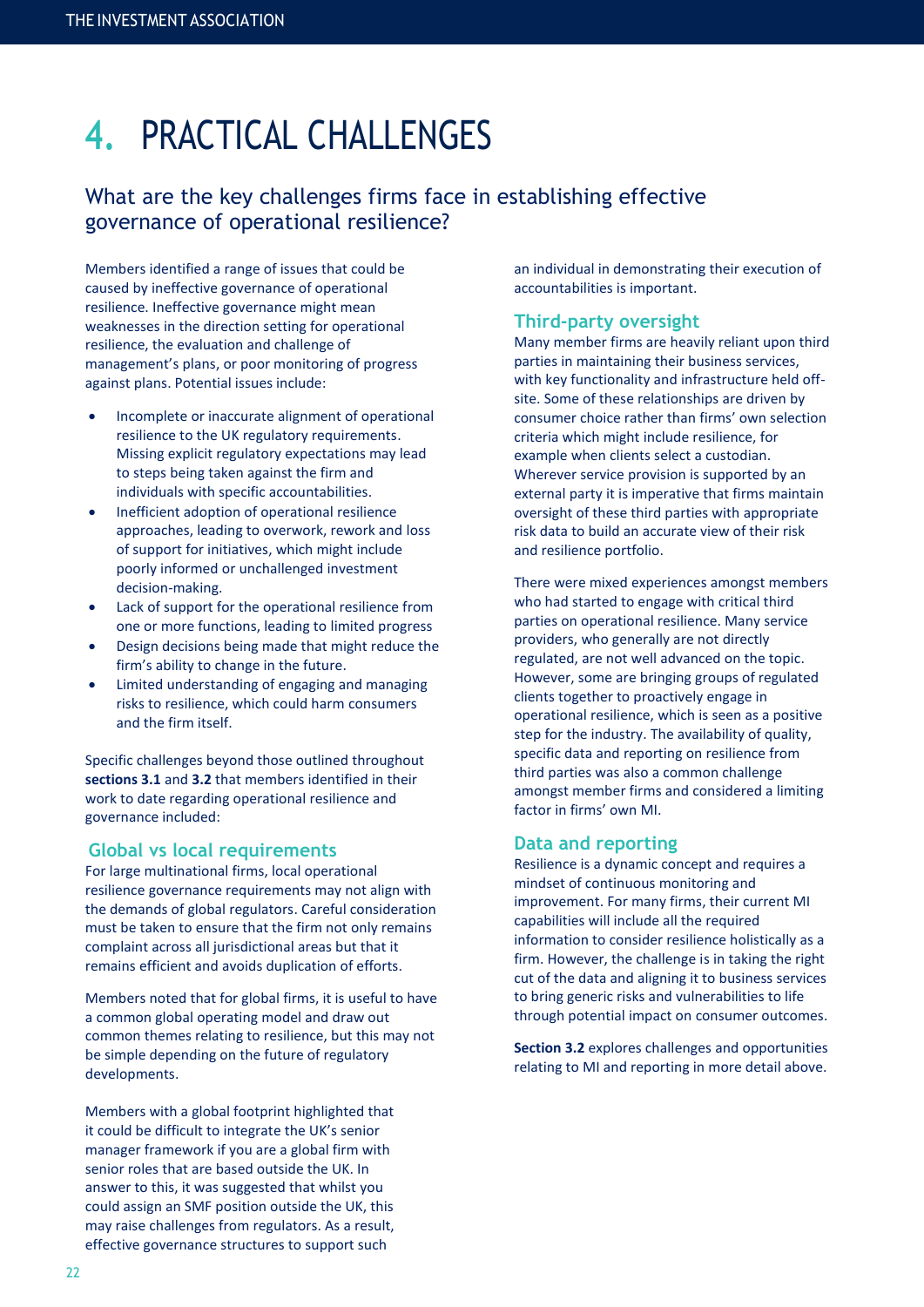## **Self-assessment**

The expectations for a self-assessment document, that would be made available to the UK regulators following implementation of the principles as set out in the December 2019 CPs, remain unclear. We expect further clarity in the policy statement.

One consideration for members is that, depending on typical lead times for their governance bodies, the requirement for a self-assessment to have been approved by the board by the end of the implementation period may reduce up to two months' time from firms' 'plan for compliance'.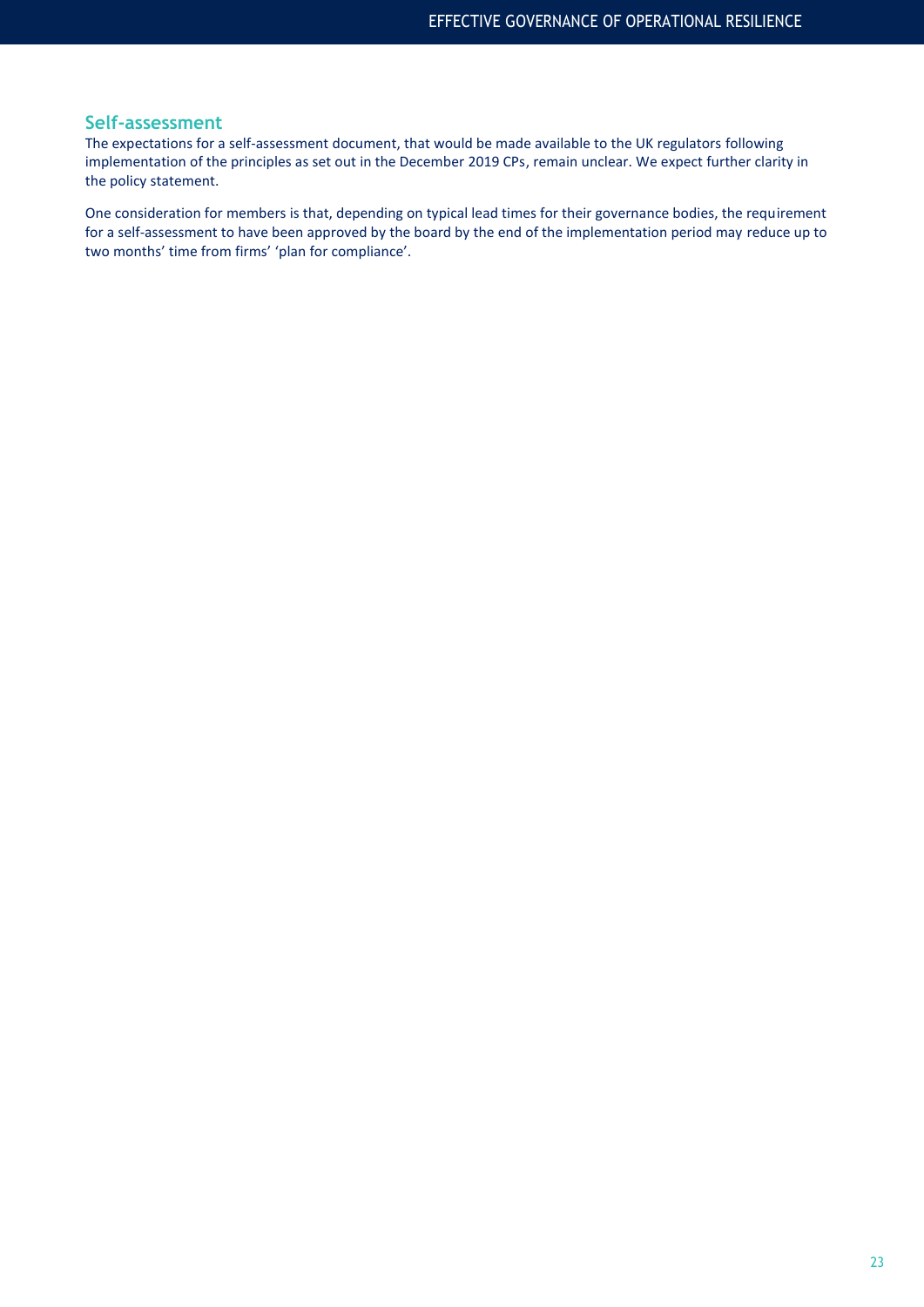24

## **5.** AREAS OF FOCUS

## Once governance is established, what are the key areas that those with individual and collective responsibility should be considering?

Each member firm's own board and senior management will have their own priorities based on organisational strategy, consumer or client base, and known vulnerabilities. Members taking part in the Governance group agreed that there should not be recommended areas of focus or agendas, given the principle that firms should adapt this guidance to their own context and agendas. However, the following example key questions are provided to aid:

- **1.** Non-executive directors, senior managers and those in risk and audit functions to support with oversight and challenge of operational resilience areas of focus.
- **2.** Those charged with establishing operational resilience frameworks within member firms to assess their own position against these questions and address any issues identified in a timely manner.

Potential challenges raised by member firms and experience that EY has gained in the industry have been set out below, with example practical steps that might be taken to address them.

| <b>Key question</b>                                                                                                                                              | <b>Potential challenges</b>                                                                                                                                                                                                                                                                                                                                                               | <b>Potential ways to address challenges</b>                                                                                                                                                                                                                                                                                                                                                                                                                                                                                                            |  |
|------------------------------------------------------------------------------------------------------------------------------------------------------------------|-------------------------------------------------------------------------------------------------------------------------------------------------------------------------------------------------------------------------------------------------------------------------------------------------------------------------------------------------------------------------------------------|--------------------------------------------------------------------------------------------------------------------------------------------------------------------------------------------------------------------------------------------------------------------------------------------------------------------------------------------------------------------------------------------------------------------------------------------------------------------------------------------------------------------------------------------------------|--|
| Does the board have the relevant<br>skills and experience to know if<br>we're doing enough?                                                                      | • The evolving technology and<br>outsourcing landscape bringing new<br>and changing risks<br>• Limited experience across the industry<br>as firms adapt to regulatory and good<br>practice guidance<br>• Lack of the right skills and experience<br>limiting the effectiveness of<br>independent direction, evaluation and<br>monitoring of key nonfinancial risk<br>and resilience areas | • Area review the current composition and skills<br>within the board<br>• Conduct training as necessary to bridge the gap<br>• Consider appointing skilled independent advisors<br>to supplement skills and experience on the board                                                                                                                                                                                                                                                                                                                    |  |
| Do our Risk Committee, Audit<br>Committee and board sufficiently<br>debate the resilience of the<br>organisation and understand<br>their remit and delegations?  | • Embedding and prioritising<br>operational resilience within existing<br>regular governance discussions or<br>establishing new forums<br>· Discussions about 'resilience' focus<br>overwhelmingly on recovery<br>capabilities and backwards-looking<br>measures                                                                                                                          | • Ensure that committee terms of reference and<br>attendees represent business, operations and<br>protective disciplines (e.g. business continuity<br>and crisis management) focused on operational<br>resilience<br>• Clarify terminology used in reporting across three<br>lines with respect to resilience<br>• Consider both forward-looking and historical<br>metrics when designing MI and reporting<br>• Refine the scope of the resilience framework to<br>ensure balance between prevention, detection,<br>response and recovery capabilities |  |
| Do we have an operational<br>resilience strategy that covers<br>people, processes and technology<br>and our significant third- and<br>fourth-party dependencies? | • Lack of defined strategy that is aligned<br>to regulatory expectations, including a<br>robust implementation programme<br>plan<br>• Gaps in coverage of key resources or<br>capabilities that support operational<br>resilience, or overwhelming focus on<br>one area (such as business continuity,<br>or third party oversight)                                                        | • Write a high-level operational resilience strategy<br>that sets out the firm's approach to business<br>services and links to key resources (i.e. people,<br>technology, data, facilities, third parties) and<br>existing protective disciplines (e.g. continuity,<br>recovery, crisis management)<br>• Review current resilience capabilities against<br>regulatory expectations and industry-leading<br>practices to baseline current state                                                                                                         |  |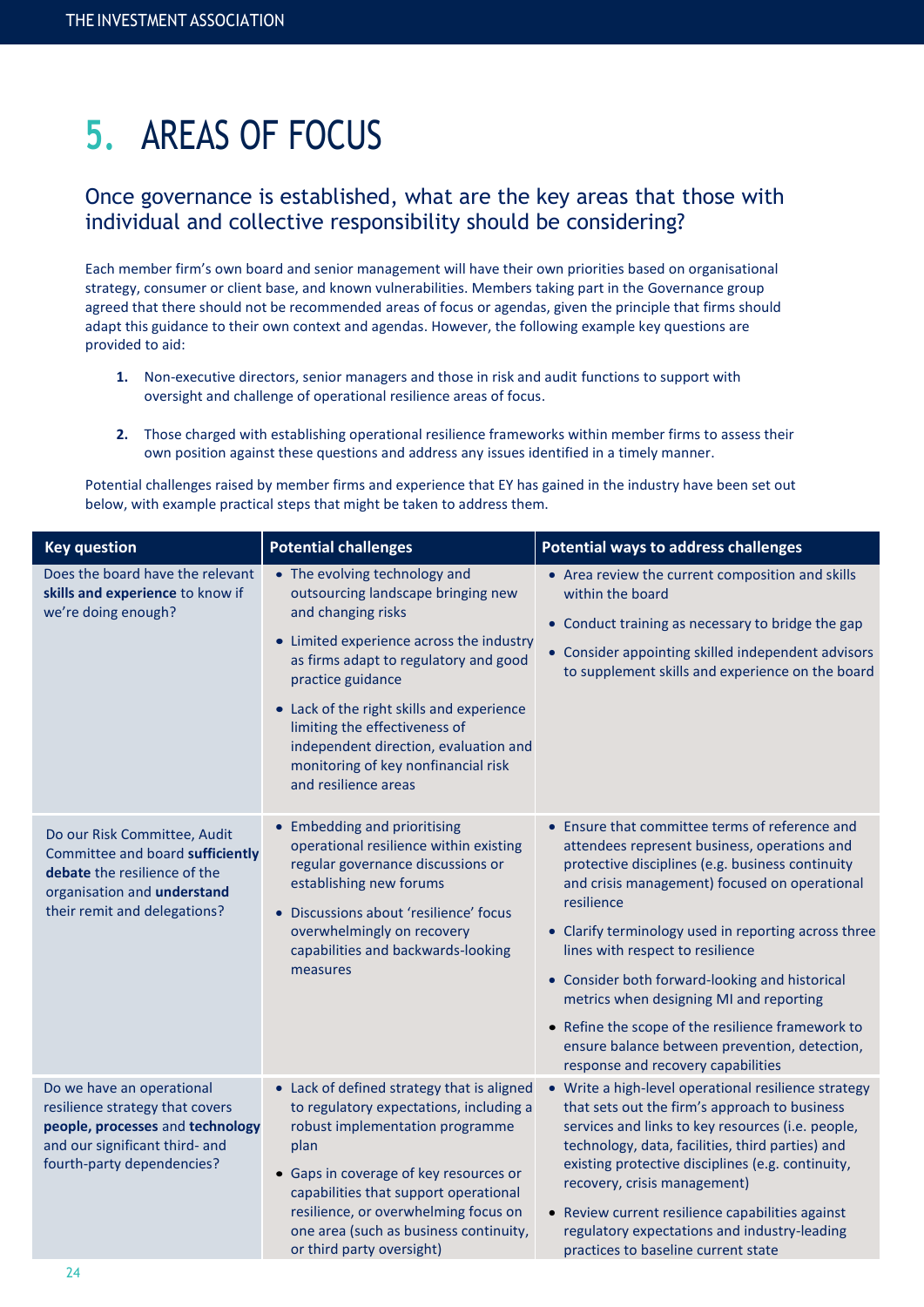| Do we understand our 'crown<br>jewels'- the important business<br>services we provide that matter<br>most to our consumers and the<br>wider market? | • Focus of operational resilience<br>activities being inefficient or<br>ineffectively directed<br>• Communication of priorities and focus<br>areas being overly technical and not<br>linked explicitly to business priorities<br>and outcomes                                          | • Define a taxonomy of business services that the<br>firm provides, then use repeatable criteria to<br>determine which are 'important' based on four<br>regulatory drivers (consumer, market integrity,<br>firm impact and financial stability)<br>• Consider services which are 'important' to the<br>firm, but not the regulatory-driven assessment<br>and 'internal' services identified as common<br>dependencies through the second phase of a<br>programme |
|-----------------------------------------------------------------------------------------------------------------------------------------------------|----------------------------------------------------------------------------------------------------------------------------------------------------------------------------------------------------------------------------------------------------------------------------------------|------------------------------------------------------------------------------------------------------------------------------------------------------------------------------------------------------------------------------------------------------------------------------------------------------------------------------------------------------------------------------------------------------------------------------------------------------------------|
| What are the 'severe but<br>plausible' disruption scenarios<br>that our organisation is preparing<br>for?                                           | • Focus being placed on previous<br>incidents or crises, rather than<br>considering the wider range of events<br>that could cause operational<br>disruption<br>• Scenarios defined not severe or<br>plausible enough to stress firms'<br>ability to remain within impact<br>tolerances | • Define a library of scenarios and the 'levers' that<br>can be pulled to make them more or less severe -<br>this may build on existing operational risk<br>scenarios but will likely be more extensive<br>• Validate this list of scenarios with key<br>stakeholders across the three lines<br>• Develop a testing approach from which the result<br>can be evidenced in terms of actions taken and<br>decisions made                                           |
| What are the key vulnerabilities<br>(gaps in our resilience capabilities)<br>that we need to focus on the<br>most?                                  | • Reporting on resilience being overly<br>focused on 'good news' and not<br>highlighting key areas of focus to<br>enhance resilience<br>• Reporting on vulnerabilities not<br>linking to important business services<br>and user outcomes, and therefore<br>seems theoretical          | • Define reporting that highlights key<br>vulnerabilities, making this thematic at higher<br>levels across the organisation<br>• Use examples of how vulnerabilities might affect<br>resilience of business services and their ability to<br>remain within impact tolerances to support<br>reporting and 'make it real'                                                                                                                                          |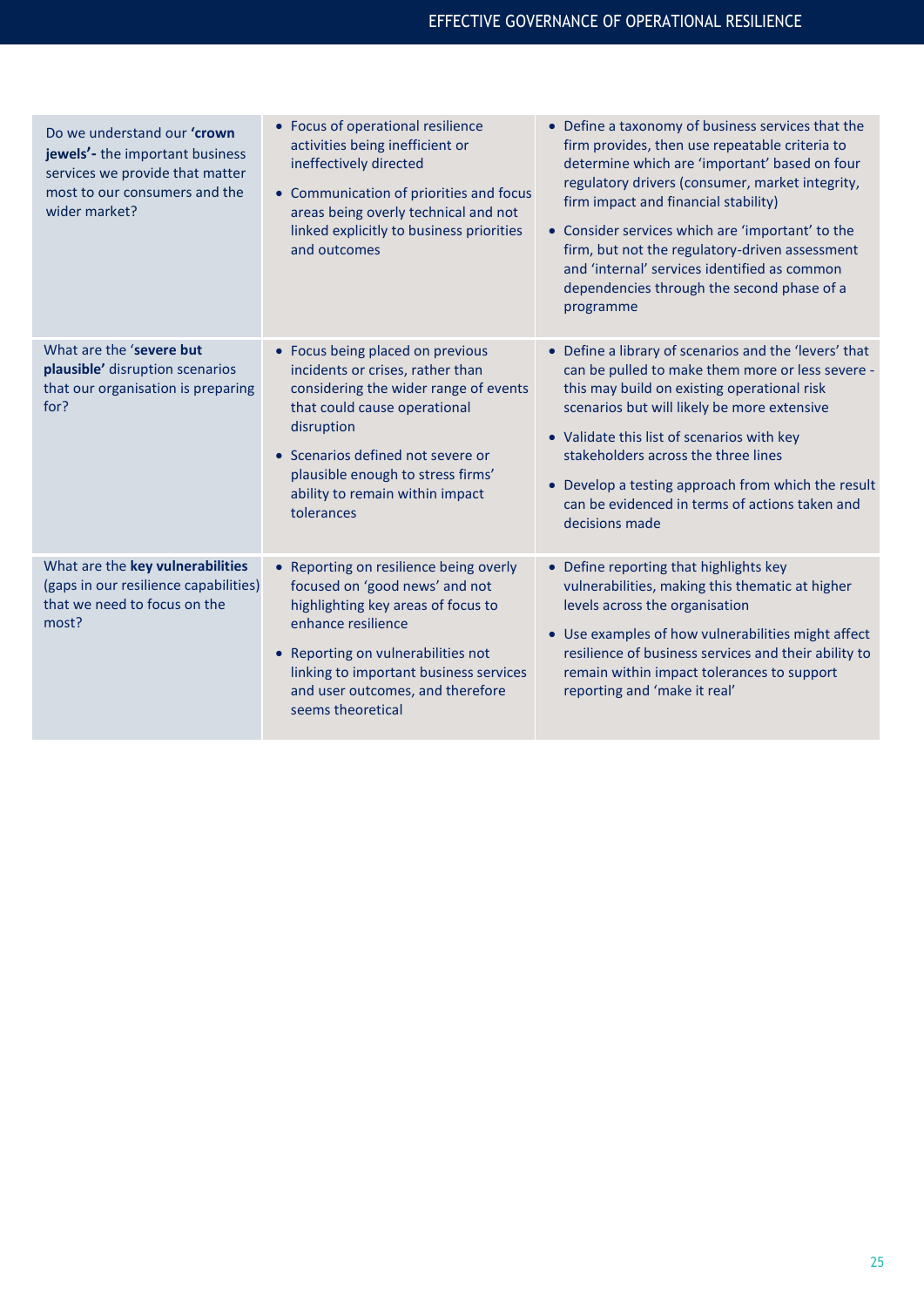# **APPENDIX**

## Outline summary of regulatory guidance and expectations

The summarised requirements and principles outlined below are provided as an indicative guide and should not be relied upon as an exhaustive list. Many of the source documents (see footnotes in **section 2**) are consultation or draft documents at the point of reporting, hence should be reviewed in context for the most up to date.

| <b>Key Theme</b>                                                                                                                     | <b>Key points</b>                                                                                                                                                                                                                                                                                                            | <b>Requirement</b><br>or principle | <b>Informative</b><br>reference                                                                                              |
|--------------------------------------------------------------------------------------------------------------------------------------|------------------------------------------------------------------------------------------------------------------------------------------------------------------------------------------------------------------------------------------------------------------------------------------------------------------------------|------------------------------------|------------------------------------------------------------------------------------------------------------------------------|
| <b>Structures: key</b><br>components including<br>committees, reporting<br>lines, role of the three<br>lines and<br>establishment of | Firms should utilise their existing governance structure to establish,<br>oversee and implement an effective operational resilience approach.                                                                                                                                                                                | Consultation<br>principle          | <b>BCBS Principle 1<sup>10</sup></b><br>DORA Chapter II-<br><b>ICT Risk</b><br>Management,<br>Section I, Article<br>$4^{11}$ |
| governance bodies and<br>their mandates                                                                                              | Firms should align to existing senior management arrangements, systems<br>and controls.                                                                                                                                                                                                                                      | Requirement                        | FCA - Chapter 7<br>PRA - Chapter 4<br>$FCA - SM&CR$                                                                          |
| <b>Roles and</b><br>responsibilities: key<br>individual and                                                                          | Firms should ensure board and senior management have enough time to<br>establish business and risk strategies relevant to operational resilience<br>and culture.                                                                                                                                                             | Consultation<br>requirement        | FCA - Chapter 7<br>PRA - Chapter 4                                                                                           |
| collective roles from<br>the board and<br>executives down                                                                            | Boards should review and approve resilience expectations, risk appetite<br>and tolerance for disruption.                                                                                                                                                                                                                     | Consultation<br>requirement        | <b>BCBS Principle 1</b><br><b>US Joint</b><br>Authorities' paper<br>$1(a)^{12}$                                              |
|                                                                                                                                      | Boards should actively communicate firm's approach to operational<br>resilience.                                                                                                                                                                                                                                             | Principle                          | <b>BCBS Principle 1</b>                                                                                                      |
|                                                                                                                                      | Firms should implement specific accountabilities under the SM&CR (e.g.<br>SMF24 or equivalent) for operational continuity, resilience and strategy<br>and may find that the responsibility for operational resilience proposals<br>under the operational resilience CP falls within scope of the SMF24's<br>responsibilities | Consultation<br>requirement        | FCA-SM&CR<br>FCA - Chapter 7                                                                                                 |
|                                                                                                                                      | Senior management is accountable for maintaining a detailed, accurate<br>and regularly updated overview of the firm's organisational and legal<br>structure that identifies the critical operations and core business lines of<br>the firm and its material entities.                                                        | Consultation<br>requirement        | <b>US Joint</b><br>Authorities' paper<br>1(b)                                                                                |
|                                                                                                                                      | Firms' management body will be required to maintain a crucial, active<br>role in steering the ICT risk management framework and shall pursue the<br>respect of a strict cyber hygiene.                                                                                                                                       | Consultation<br>requirement        | DORA Chapter II-<br><b>ICT Risk</b><br>Management,<br>Section I, Article 4                                                   |
|                                                                                                                                      | Firms' management body's responsibility in managing their ICT risk<br>includes the assignment of clear roles and responsibilities for all ICT-<br>related functions, a continuous engagement in the control of the<br>monitoring of the ICT risk management as well in the full range of                                     | Consultation<br>requirement        | DORA Chapter II-<br><b>ICT Risk</b><br>Management,<br>Section I, Article 4                                                   |

<sup>26</sup>

<sup>&</sup>lt;sup>10</sup> [BCBS](https://www.bis.org/bcbs/publ/d509.htm) sets out seven key principles for operational resilience. Typically adopted by global regulators, their approach is noteworthy. However, this paper is not directly applicable to the majority of the IA's members. For further information see 'Principles for operational resilience' Consultative document, BCBS (https://www.bis.org/bcbs/publ/d509.htm).

<sup>&</sup>lt;sup>11</sup> Th[e European Commission](https://eur-lex.europa.eu/legal-content/EN/TXT/?uri=CELEX%3A52020PC0595) initiative proposes six areas in which digital operational resilience can be achieved, through oversight, testing and risk management procedures of information communication technology (ICT) risks and incidents. This proposed act is specifically focused on IT and IT supplier resilience, and will not be in force for several years. However, it demonstrates the European regulatory direction of travel with respect to resilience. For further information see 'Proposal for a Regulation of the European Parliament and of the Council on digital operational resilience for the financial sector', European Commission (https://eur-lex.europa.eu/legalcontent/EN/TXT/?uri=CELEX%3A52020PC0595).

<sup>&</sup>lt;sup>12</sup> Th[e US Joint Authorities](https://www.federalreserve.gov/newsevents/pressreleases/bcreg20201030a.htm)' paper details seven key sound practices to be enforced to achieve operational resilience. This paper is applicable for larger global IA member firms and major service provider groups such as custody banks and fund administrators. These sound practices are heavily based on the BCBS principles and are the first public adoption by a major regulator. For further information see 'Sound Practices to Strengthen Operational Resilience', Board of Governors of the Federal Reserve System, Federal Deposit Insurance Corporation and Office of the Comptroller of the Currency joint paper (https://www.federalreserve.gov/newsevents/pressreleases/files/bcreg20201030a1.pdf).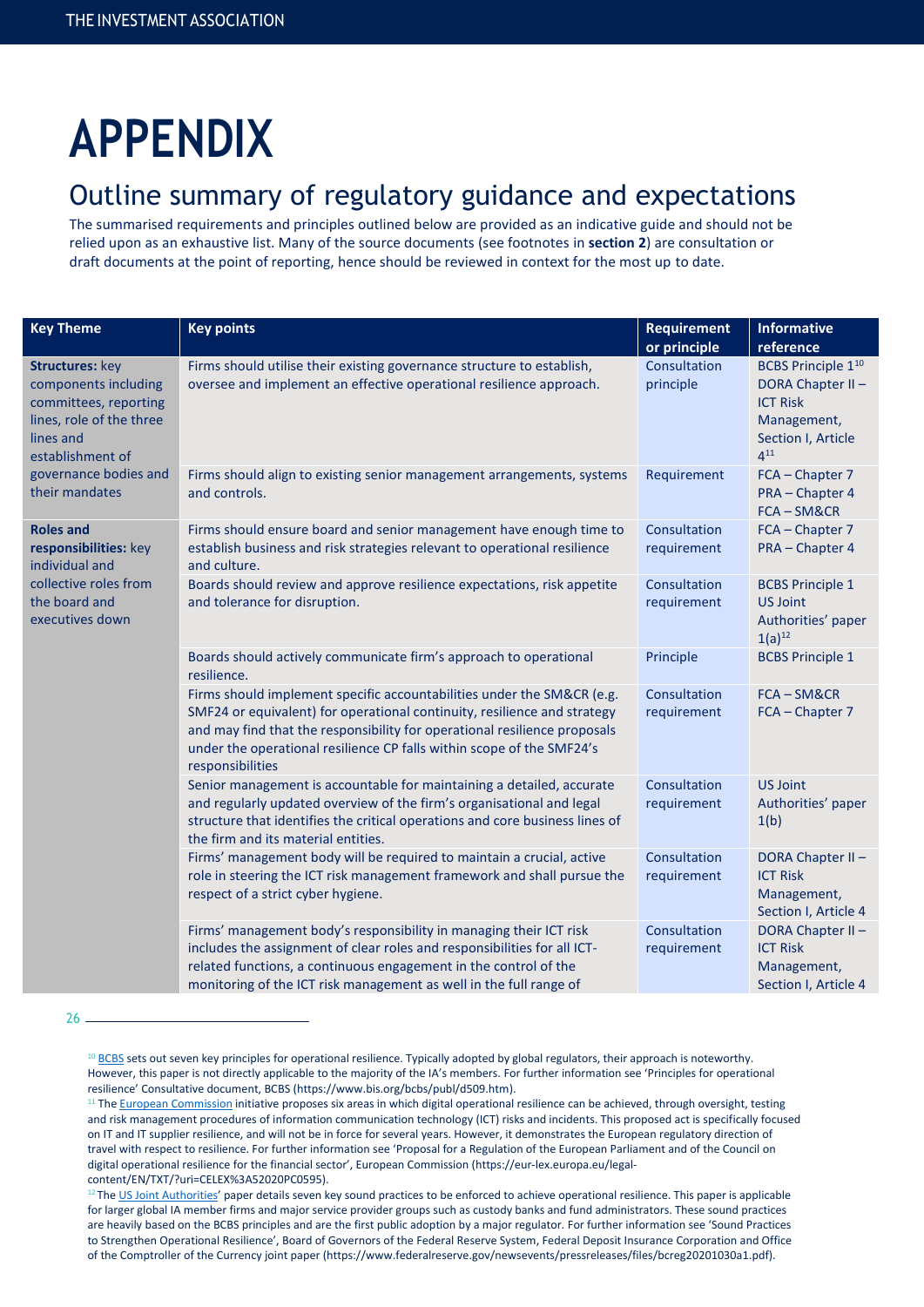|                                                                                                                                         | approval and control processes and an appropriate allocating of ICT<br>investments and trainings.                                                                                                                                                                                                                                                                                                                                                                                                                                                                                                                                                                                                                                                                                                                                                                                                                                             |                                                                           |                                                                                                                  |
|-----------------------------------------------------------------------------------------------------------------------------------------|-----------------------------------------------------------------------------------------------------------------------------------------------------------------------------------------------------------------------------------------------------------------------------------------------------------------------------------------------------------------------------------------------------------------------------------------------------------------------------------------------------------------------------------------------------------------------------------------------------------------------------------------------------------------------------------------------------------------------------------------------------------------------------------------------------------------------------------------------------------------------------------------------------------------------------------------------|---------------------------------------------------------------------------|------------------------------------------------------------------------------------------------------------------|
|                                                                                                                                         | Firms should ensure resilient ICT including cyber security that is subject<br>to protection, detection, response and recovery programmes that are<br>regularly tested, incorporate appropriate situational awareness and<br>convey relevant information to users on a timely basis in order to fully<br>support and facilitate the delivery of the bank's critical operations.                                                                                                                                                                                                                                                                                                                                                                                                                                                                                                                                                                | Consultation<br>principle                                                 | <b>BCBS</b> – Principle 7                                                                                        |
| <b>People and culture:</b><br>the strategy, principles<br>and cultural elements<br>that operationalise<br>good governance               | Firms' senior management should implement an approach cognisant of<br>the expectations and allocate resources appropriately.                                                                                                                                                                                                                                                                                                                                                                                                                                                                                                                                                                                                                                                                                                                                                                                                                  | Consultation<br>principle (BCBS)<br>Consultation<br>requirement<br>(DORA) | <b>BCBS Principle 1</b><br>DORA Chapter II-<br><b>ICT Risk</b><br>Management,<br>Section I, Article 4            |
| <b>Enabling processes:</b><br>key activities within a<br>member firm which<br>enable good<br>governance such as<br>policies, procedures | Firms should provide an oversight of important business services,<br>mapping, setting impact tolerance, testing and investment decision-<br>making.                                                                                                                                                                                                                                                                                                                                                                                                                                                                                                                                                                                                                                                                                                                                                                                           | Consultation<br>requirement                                               | FCA - Chapter 7<br>PRA - Chapter 4<br>DORA Chapter II-<br><b>ICT Risk</b><br>Management,<br>Section I, Article 4 |
| and MI generation                                                                                                                       | Firms should complete self-assessment document annually (or where<br>there are material changes that might impact operational resilience) and<br>should be reviewed by the board.                                                                                                                                                                                                                                                                                                                                                                                                                                                                                                                                                                                                                                                                                                                                                             | Consultation<br>requirement                                               | FCA - Chapter 7<br>PRA - Chapter 4                                                                               |
|                                                                                                                                         | Firms should have appropriate MI to inform board decision-making on<br>operational resilience, and collectively have adequate knowledge, skills<br>and expertise.                                                                                                                                                                                                                                                                                                                                                                                                                                                                                                                                                                                                                                                                                                                                                                             | Consultation<br>requirement                                               | FCA - Chapter 7<br>PRA - Chapter 4<br>DORA Chapter II-<br><b>ICT Risk</b><br>Management,<br>Section I, Article 4 |
|                                                                                                                                         | Firms should complete timely insights and reporting to enable effective<br>board oversight, especially with respect to risks and issues.                                                                                                                                                                                                                                                                                                                                                                                                                                                                                                                                                                                                                                                                                                                                                                                                      | Consultation<br>principle                                                 | <b>BCBS Principle 1</b>                                                                                          |
|                                                                                                                                         | Firms should conduct lessons learnt exercises to identify, prioritise, and<br>invest in their ability to respond and recover from disruptions as<br>effectively as possible.                                                                                                                                                                                                                                                                                                                                                                                                                                                                                                                                                                                                                                                                                                                                                                  | Consultation<br>requirement                                               | FCA - Chapter 7                                                                                                  |
|                                                                                                                                         | Firms should have in place measures allowing monitoring the<br>effectiveness of the implementation of their digital resilience strategy as<br>well as bespoke communications plan enabling a "responsible disclosure<br>of ICT-related incidents or major vulnerabilities".                                                                                                                                                                                                                                                                                                                                                                                                                                                                                                                                                                                                                                                                   | Consultation<br>requirement                                               | DORA Chapter II-<br><b>ICT Risk</b><br>Management,<br>Section I, Article 4                                       |
|                                                                                                                                         | Firms should ensure the lead overseer assesses whether each critical ICT<br>third-party service provider has in place comprehensive governance<br>arrangements, including an organisational structure with clear,<br>transparent and consistent lines of responsibility and accountability rules<br>enabling an effective ICT risk management.                                                                                                                                                                                                                                                                                                                                                                                                                                                                                                                                                                                                | Consultation<br>requirement                                               | DORA Chapter V-<br>Managing of ICT<br>Third-Party Risk,<br>Section II, Article<br>30                             |
| <b>Subject matter: key</b><br>topics and areas of<br>focus that should be<br>directed, evaluated<br>and monitored                       | Firms' self-assessment should contain a written record of:<br>The firm's important business services and justification for the<br>$\bullet$<br>scoping decisions made.<br>The associated impact tolerances and justification for the level<br>$\bullet$<br>at which they were set.<br>The firm's approach to mapping of important business services.<br>$\bullet$<br>The firm's testing plan and rationale for the plan and scoping<br>$\bullet$<br>decisions.<br>Details of scenario testing carried out against impact tolerances.<br>$\bullet$<br>Lessons learned exercises conducted.<br>$\bullet$<br>The vulnerabilities identified that threaten the firm's ability to<br>$\bullet$<br>deliver important business services within impact tolerances,<br>including actions taken or planned.<br>Communication strategy and consideration of mitigation of<br>$\bullet$<br>harm.<br>Methodology used to undertake the above.<br>$\bullet$ | Consultation<br>requirement                                               | FCA - Chapter 7                                                                                                  |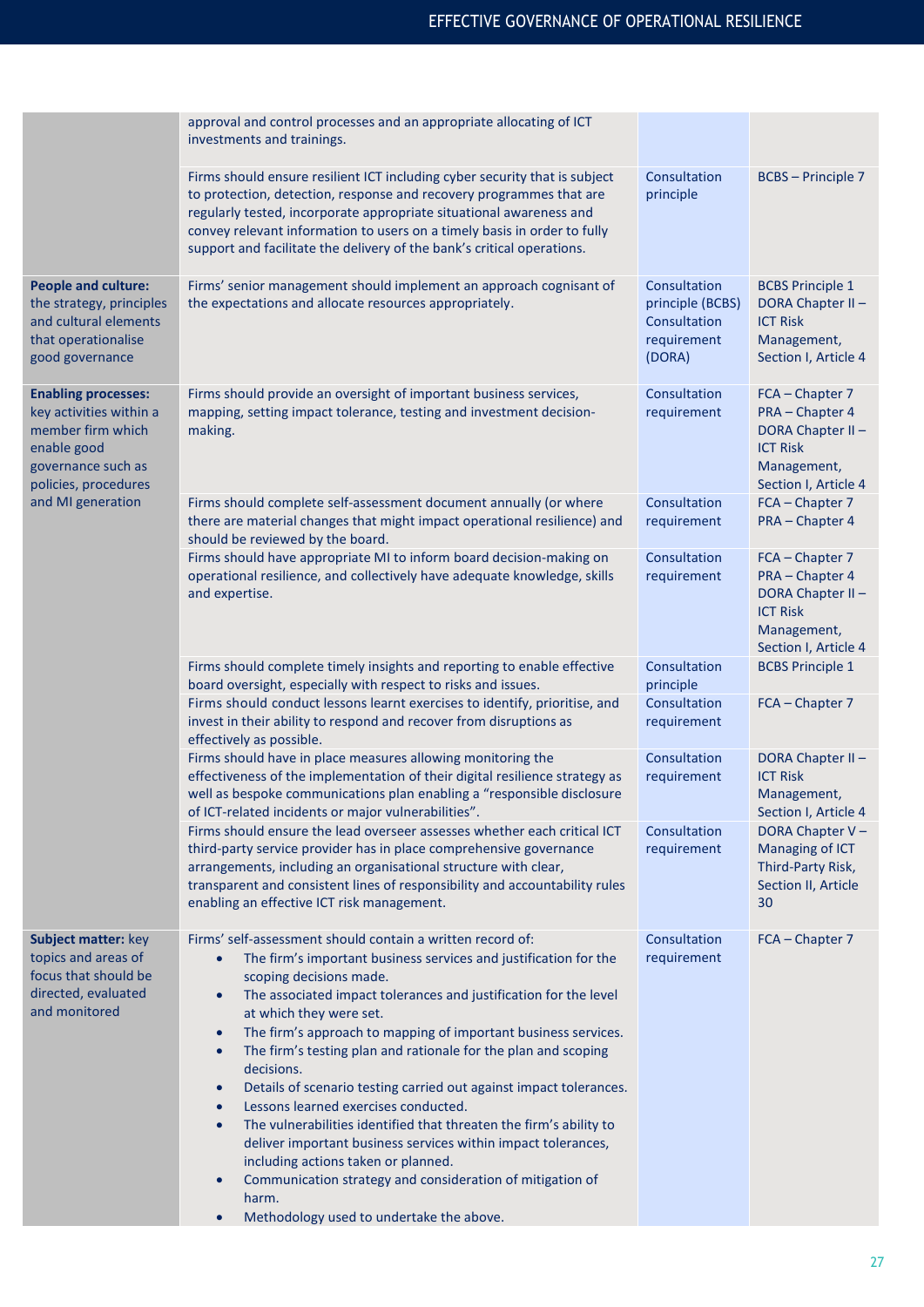| Firms should refer to existing expectations relating to managing<br>operational risk, cybersecurity, outsourcing and business continuity<br>management such as those within the FCA's Principles for Business<br>(PRIN), Threshold Conditions Sourcebook (COND) and Senior<br>Management Arrangements, Systems and Controls (SYSC).                                                                        | Consultation<br>principle | FCA - Chapter 1<br>and Annex 4     |
|------------------------------------------------------------------------------------------------------------------------------------------------------------------------------------------------------------------------------------------------------------------------------------------------------------------------------------------------------------------------------------------------------------|---------------------------|------------------------------------|
| Firms should conduct suitable due diligence processes in selecting an<br>appropriate service provider and in monitoring its ongoing performance.                                                                                                                                                                                                                                                           | Consultation<br>principle | <b>IOSCO Principle</b><br>$1^{13}$ |
| Firms should enter into a legally binding written contract with each<br>service provider, the nature and detail of which should be appropriate to<br>the materiality or criticality of the outsourced task to the business of the<br>regulated entity.                                                                                                                                                     | Consultation<br>principle | <b>IOSCO Principle 2</b>           |
| Firms should take appropriate steps to ensure both the regulated entity<br>and any service provider establish procedures and controls to protect the<br>regulated entity's proprietary and client-related information and<br>software and to ensure a continuity of service to the regulated entity,<br>including a plan for disaster recovery with periodic testing of backup<br>facilities.              | Consultation<br>principle | <b>IOSCO Principle 3</b>           |
| Firms should take appropriate steps to ensure that service providers<br>protect confidential information and data related to the regulated entity<br>and its clients, from intentional or inadvertent unauthorised disclosure to<br>third parties.                                                                                                                                                         | Consultation<br>principle | <b>IOSCO Principle 4</b>           |
| Firms should be aware of the risks posed, and should manage them<br>effectively, where it is dependent on a single service provider for<br>material or critical outsourced tasks or where it is aware that one service<br>provider provides material or critical outsourcing services to multiple<br>regulated entities including itself.                                                                  | Consultation<br>principle | <b>IOSCO Principle 5</b>           |
| Firms should take appropriate steps to ensure that its regulator, its<br>auditors, and itself are able to obtain promptly, upon request,<br>information concerning outsourced tasks that is relevant to contractual<br>compliance and/or regulatory oversight including, as necessary, access to<br>the data, IT systems, premises and personnel of service providers relating<br>to the outsourced tasks. | Consultation<br>principle | <b>IOSCO Principle 6</b>           |
| Firms should include written provisions relating to the termination of<br>outsourced tasks in its contract with service providers and ensure that it<br>maintains appropriate exit strategies.                                                                                                                                                                                                             | Consultation<br>principle | <b>IOSCO Principle 7</b>           |

 $28 -$ 

<sup>&</sup>lt;sup>13</sup> [IOSCO](https://www.iosco.org/library/pubdocs/pdf/IOSCOPD654.pdf) sets out seven key expectations for regulated entities that outsource functions, processes and systems. The paper highlights governance as a key area for consideration when selecting a potential third-party service provider. These principles are based on a joint project between the IOSCO board and committees, including secondary markets, regulation of financial intermediaries, and credit-rating agencies and derivatives, with the aim of assessing whether the existing principles for outsourcing remained suitable, and whether any updates were necessary. For further information see 'Principles on Outsourcing' Consultation Report CR01/2020, IOSCO (https://www.iosco.org/library/pubdocs/pdf/IOSCOPD654.pdf).